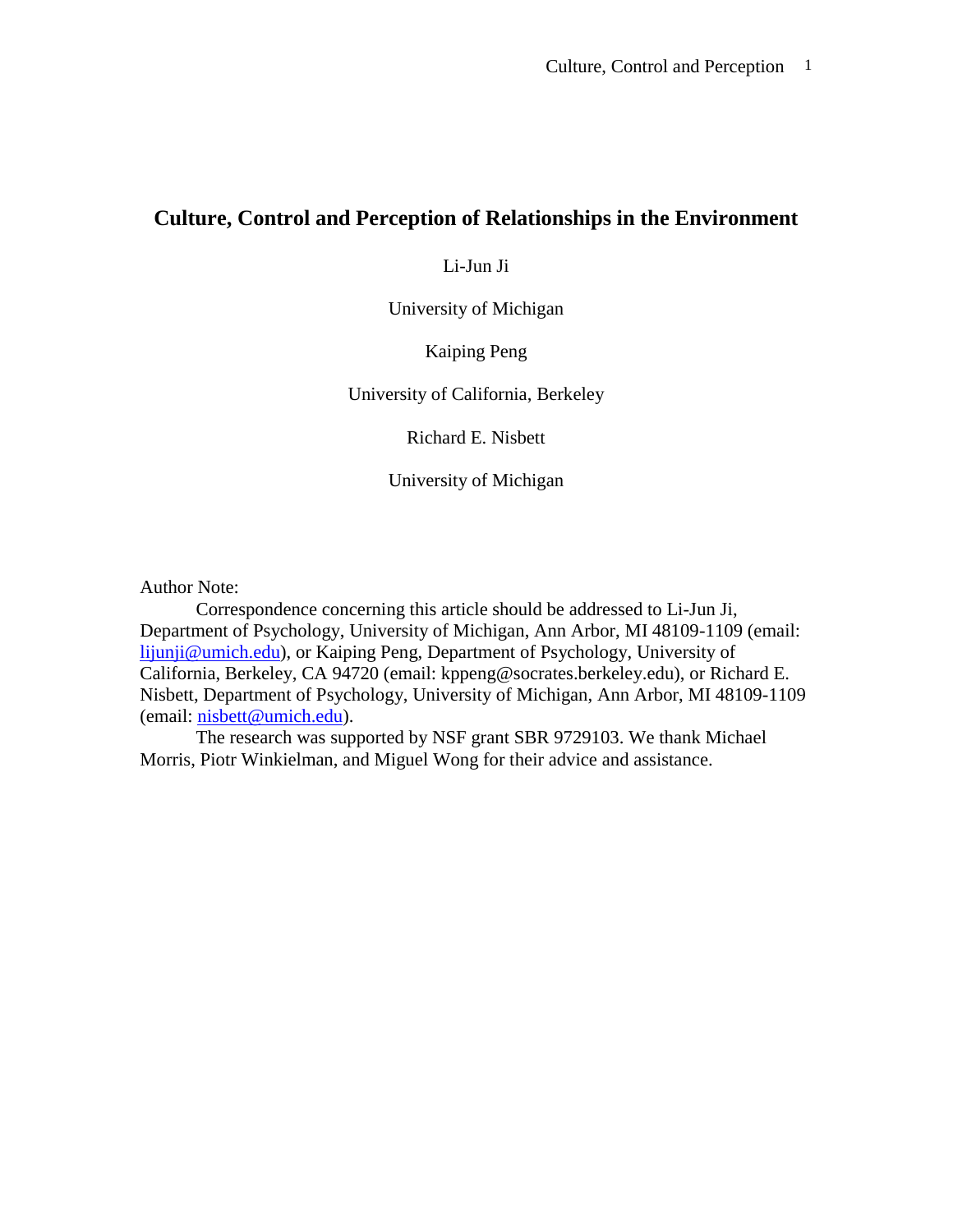#### Abstract

East Asian cognition has been held to be relatively "holistic", that is, attention is paid to the field as a whole. Western cognition, in contrast, has been held to be object-focused and control-oriented. We compared East Asians (mostly Chinese) and Americans on detection of covariation and field dependence. The results showed that (1) Chinese participants reported stronger association between events, were more responsive to differences in covariation, and were more confident about their covariation judgments; (2) These cultural differences disappeared when participants believed they had some control over the covariation judgment task; (3) American participants made fewer mistakes on the Rod-and-Frame test, indicating that they were less field dependent; (4) American performance and confidence, but not that of Asians, increased when participants were given manual control of the test. Possible origins of the perceptual differences are discussed.

Characters (with spaces): 958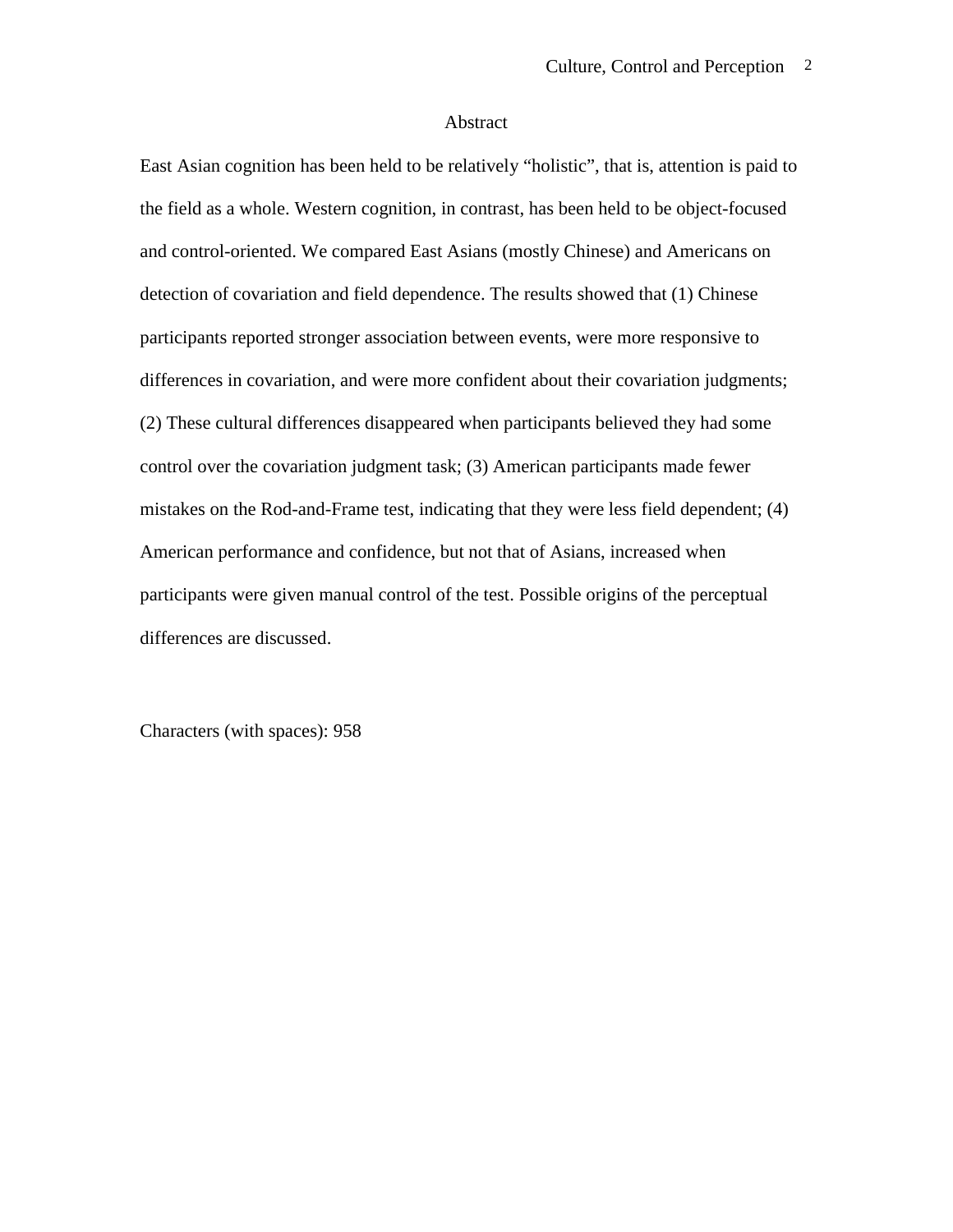Scholars in many disciplines have maintained that people in Asian cultures, especially the East Asian cultures of China, Korea and Japan, have a relatively holistic cognitive orientation, emphasizing relationships and connectedness. The traditional Chinese view, from ancient times forward, is that "the world is a collection of overlapping and interpenetrating stuffs or substances…" (Hansen, 1983, p. 30). Since the Chinese saw the world as interpenetrating and continuous, their attempts to understand it caused them to be oriented toward the complexities of the perceptual or conceptual field taken as a whole (Moore, 1968, p. 3). For the Chinese, the individual object was "not a primary conceptual starting point" (Moser, 1996, p. 169) "[T]he background scheme [of Chinese thought was] that of mass substances rather than that of objects and properties" (Hansen, 1983, p. 31).

The Chinese stance contrasts with the analytic Western world view, again tracing far back in time to the ancient Greeks, who saw the world as composed of "objects which are understood as individuals or particulars which instantiate or 'have' properties…" (Hansen, 1983, p. 30). Whereas the Chinese focused on relationships among objects in the field, the Greeks were prone to focus more exclusively on the object, searching for those attributes of the object that would help to explain and control its behavior ( Moser, 1996, p. 116; Nakamura, 1964/1985, p. 185-186).

The profound differences in ontology or folk science had many consequences. A concern with the attributes of the object was helpful in allowing the Greeks to discover many important scientific laws (Nakamura, 1964/1985). But the neglect of the field led to the failure of the Greeks to understand the fundamental nature of causality in the physical domain. Aristotle explained a stone's falling through the air by reference to the stone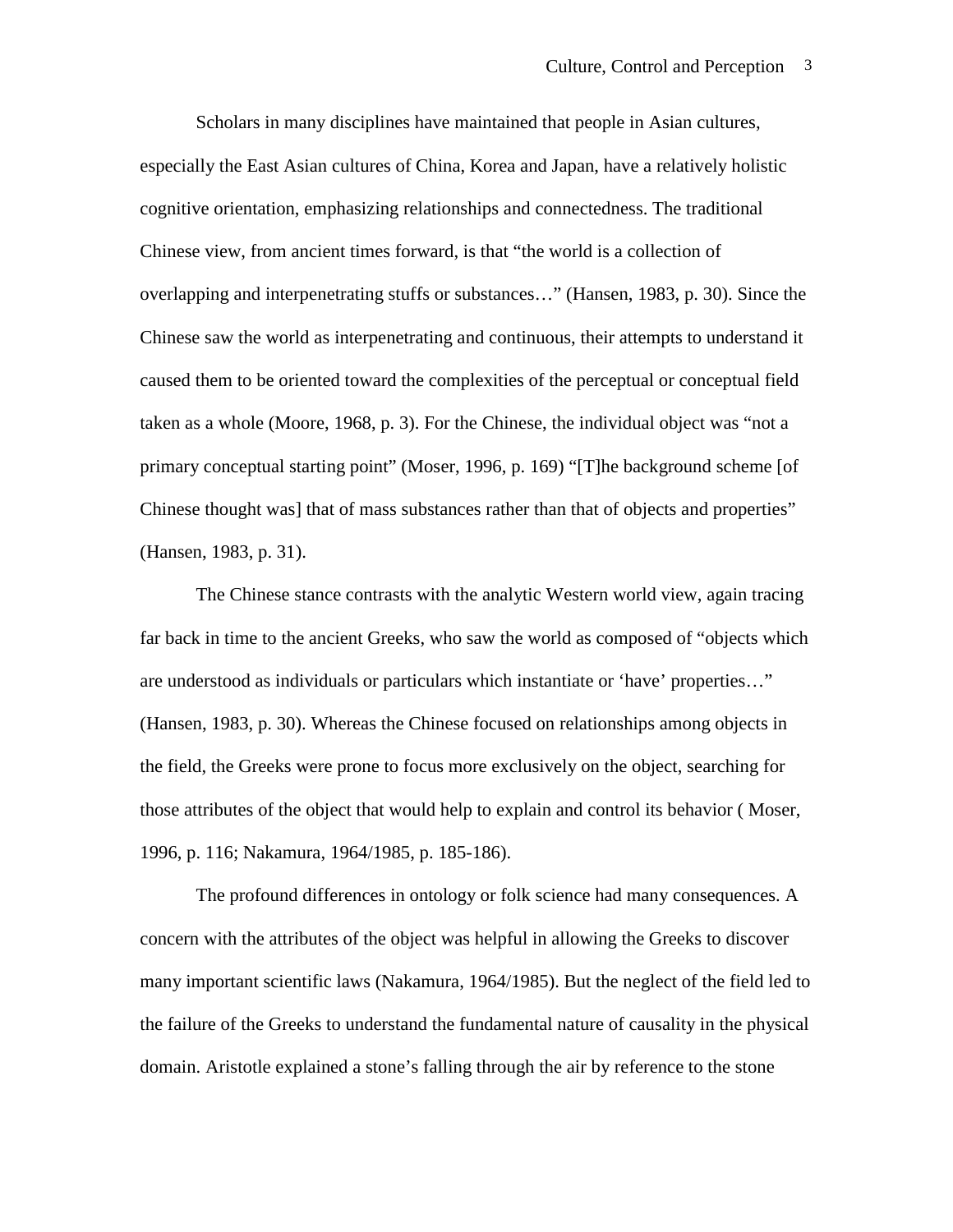having the property of "gravity" and explained a piece of wood's floating on the surface of water as being due to the wood having the property of "levity." The Chinese, in contrast, understood that causation is always the result of interaction between the object and the field and recognized the principle of "action at a distance" 2,000 years before Galileo. The Chinese understood acoustic resonance and magnetism, and knew the correct explanation for the behavior of the tides (Needham, 1962).

Following the views of scholars in several fields (e.g., Abel & Hsu, 1949; Chiu, 1972; Cromer, 1993; Hsu, 1981; Liu, 1974; Nakamura, 1964/1985), Nisbett and Peng and their colleagues (Nisbett, 1998; Nisbett, Peng, Choi, & Norenzayan, 1999; Peng & Nisbett, 1999) have proposed that the holistic cognition characteristic of ancient Chinese has its counterpart in the reasoning and perception of contemporary peoples influenced by ancient China, including Koreans and Japanese. Similarly, the more analytic cognition of the ancient Greeks, with its attempts to isolate the object from the field and categorize it with respect to its properties, has its counterpart in the reasoning and perception of contemporary Western peoples. Several recent findings in cultural psychology are consistent with the proposed differences.

Causal Perception: Attention to the Field or to the Object

One of the best demonstrated phenomena in social psychology is the so-called "correspondence bias" (Jones, 1979) or "fundamental attribution error" (Ross, 1977). People tend to attribute behavior to the object rather than to the field, even when it is obvious (to the psychologist at least) that the behavior is produced, or at least heavily influenced by some contextual or situational factor. But Asians have been shown repeatedly to be more likely than Americans to explain behavior in terms of situational or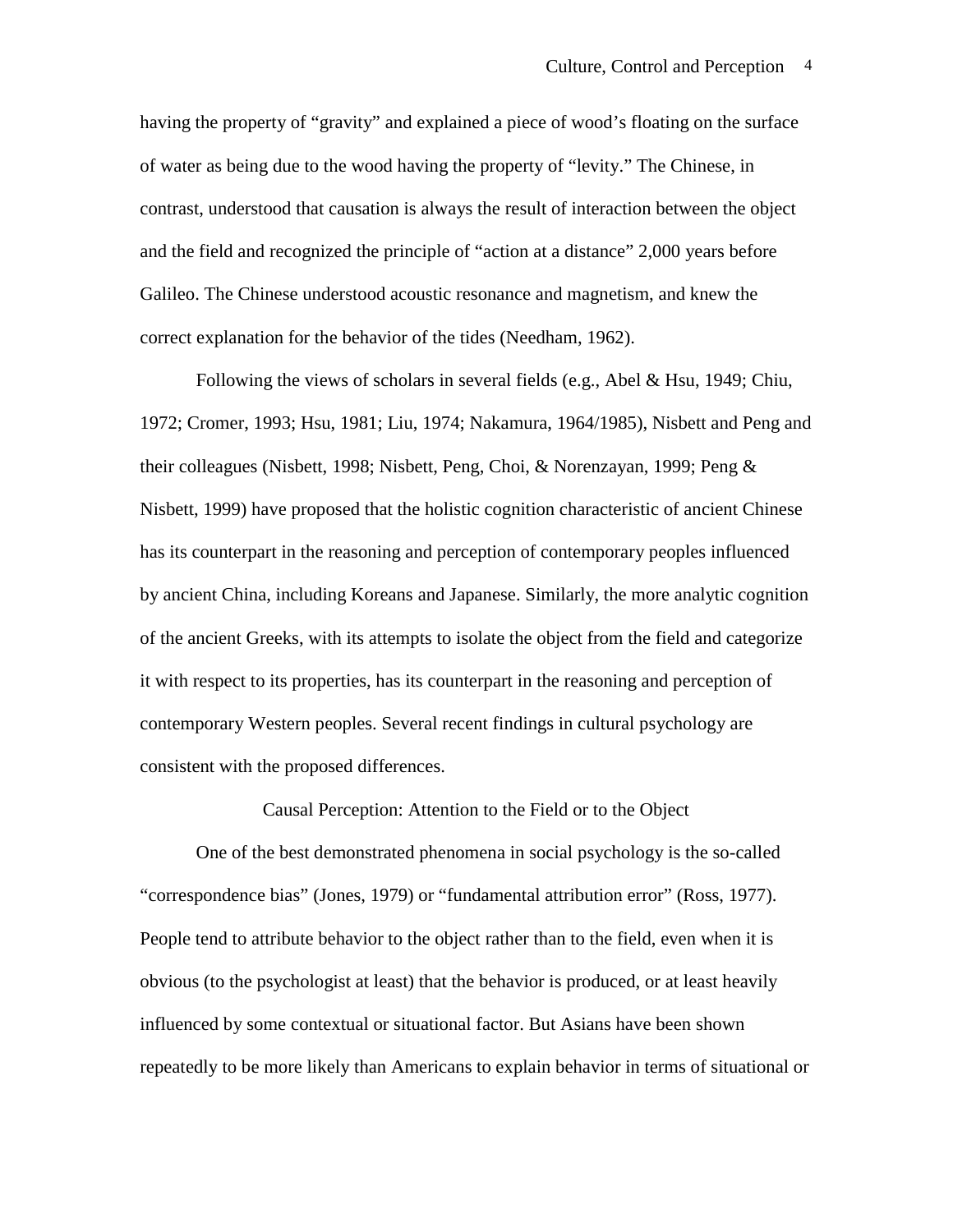contextual factors, including social roles and obligations (Choi & Nisbett, 1998; Hong, Chiu, & Kung, 1996; Kitayama & Masuda, 1997; Lee, Hallahan, & Herzog, 1996; Miller, 1984; Morris & Peng, 1994; Peng & Nisbett, in press).

Part of the reason for the cultural differences probably lies in causal theories. When people are asked to indicate whether they think human behavior is normally traitcaused, normally situation-caused, or normally the result of some combination of the person and the situation, East Asians endorse the two alternatives ascribing weight to the situation more than do Americans (Norenzayan, Choi, & Nisbett, 1999). This is what we would expect of people with holistic thinking.

If East Asians endorse holistic theories of behavior, then we might also expect them to be more likely to attend to events in the environment in the first place. Thus they might be more capable than Americans of detecting relationships in the environment. Since people tend to be confident about things that they are good at, East Asians might therefore be more confident about relationship detection. In the research reported here, we examined covariation detection by showing participants one of two arbitrary stimuli on the left of a computer screen and one of two other arbitrary stimuli on the right of the screen. The anticipation was that East Asians would be more capable of accurate covariation detection than Americans, would be more confident about their covariation judgments, and would be less likely to rely on a dubious heuristic for inferring covariation, namely the primacy effect in which early-seen pairings have a disproportionate effect on ultimate covariation judgments (Yates & Curley, 1996).

On the other hand, if Americans have an analytic cognitive style, being inclined to separate the object from its environment, then they might be expected to be less "field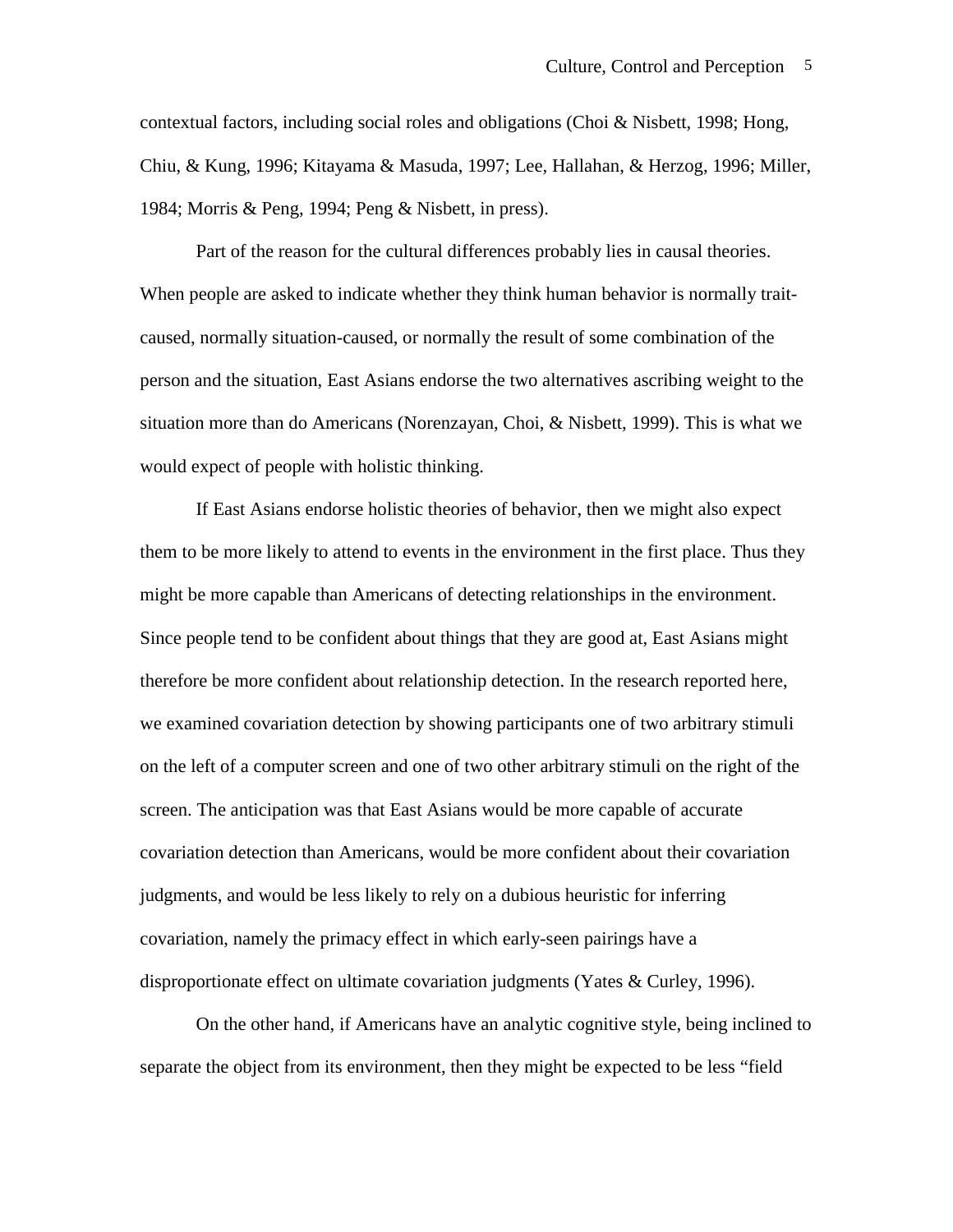dependent" (Witkin et al., 1954) than East Asians. Relatively field dependent people are more likely to be influenced by frames of reference provided by physical or social surroundings than are relatively field independent people.

In order to test whether East Asians are more field dependent than Americans, we presented participants with the Rod and Frame Test developed by Witkin and his colleagues. The anticipation was that Americans would be less influenced by the position of the frame and hence would make fewer errors on the test and would be more confident about their performance.

## Perception of Control

Perceived personal control might be expected to affect the performance of Americans and East Asians in perceptual tasks in different ways. Since the actor is seen as the main cause of behavior in the West, it would seem to follow that a sense of personal control is more important in the West than in the East. As Hsu (1981, p. 13) put it, "the Chinese tends to mobilize his thought and action for the purpose of conforming to the reality, while the American tends to do so for the purpose of making the reality conform to him". Control is so important to Westerners that they often fail to distinguish between objectively controllable and uncontrollable events, tend to perceive more control than they actually have, and report mistakenly high levels of predictability of events (see Presson & Benassi, 1996 for review). This tendency toward an "illusion of control" was defined by Langer (1975, p. 313) as expectancy of personal success higher than the objective probability would warrant. The illusion of personal control seems to affect many cognitive functions of Americans. For example, performance on routine tasks is improved when people believe they can control the occurrence of a loud noise, even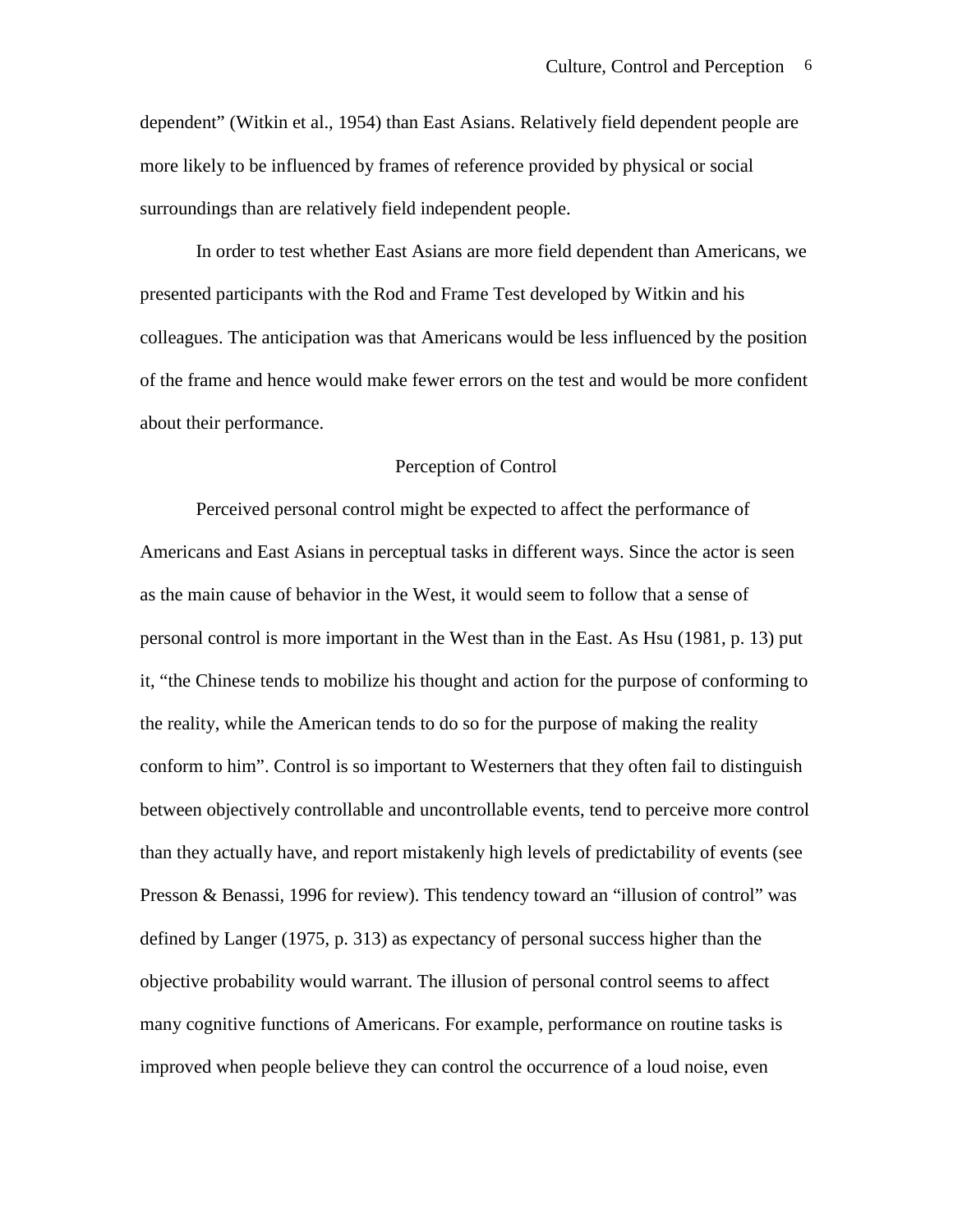though they do not actually exercise any control over the noise (Glass & Singer, 1973).

Cross-cultural research suggests that a sense of perceived personal control is not as important for East Asians as for Americans. Perceived control over external events, or "primary control" as defined by Rothbaum, Weisz and Snyder (1982), is stronger for European Americans than for East Asian and Hispanic Americans or for Asians (Weisz, Rothbaum, & Blackburn, 1984; Morling & Fiske, 1998; Sastry & Ross, 1998). "Secondary control" (Weisz, et al, 1984) or accommodation to existing reality including group needs, is more characteristic of the latter groups. Though the perceived sense of controlling external events has been shown to be positively related to adaptation and mental health for Americans (Taylor & Brown, 1988; Langer, 1983), this may not be the case for East Asians (Kitayama, Palm, Masuda & Carroll, 1998; Sastry & Ross, 1998). In a study by Sethi and Lepper (1998), American children showed high levels of motivation to solve anagrams when they had been given free choice regarding which type to solve. In contrast, Chinese and Japanese children performed best on anagrams their mothers chose for them. Research conducted by Yamagushi, Gelfand, Mizuno and Zemba (1997) showed that American males were more optimistic in a condition in which they had an illusion of personal control over outcomes, whereas Japanese, as well as American females, were more optimistic in a group condition in which they had an illusion of collective control of the environment.

The evidence thus implies that Americans and East Asians respond differently to being given control. That is, Americans, perhaps especially American males, can be expected to improve their task performance when given personal control, even if the control is illusory. A similar effect of control would not be expected for East Asians.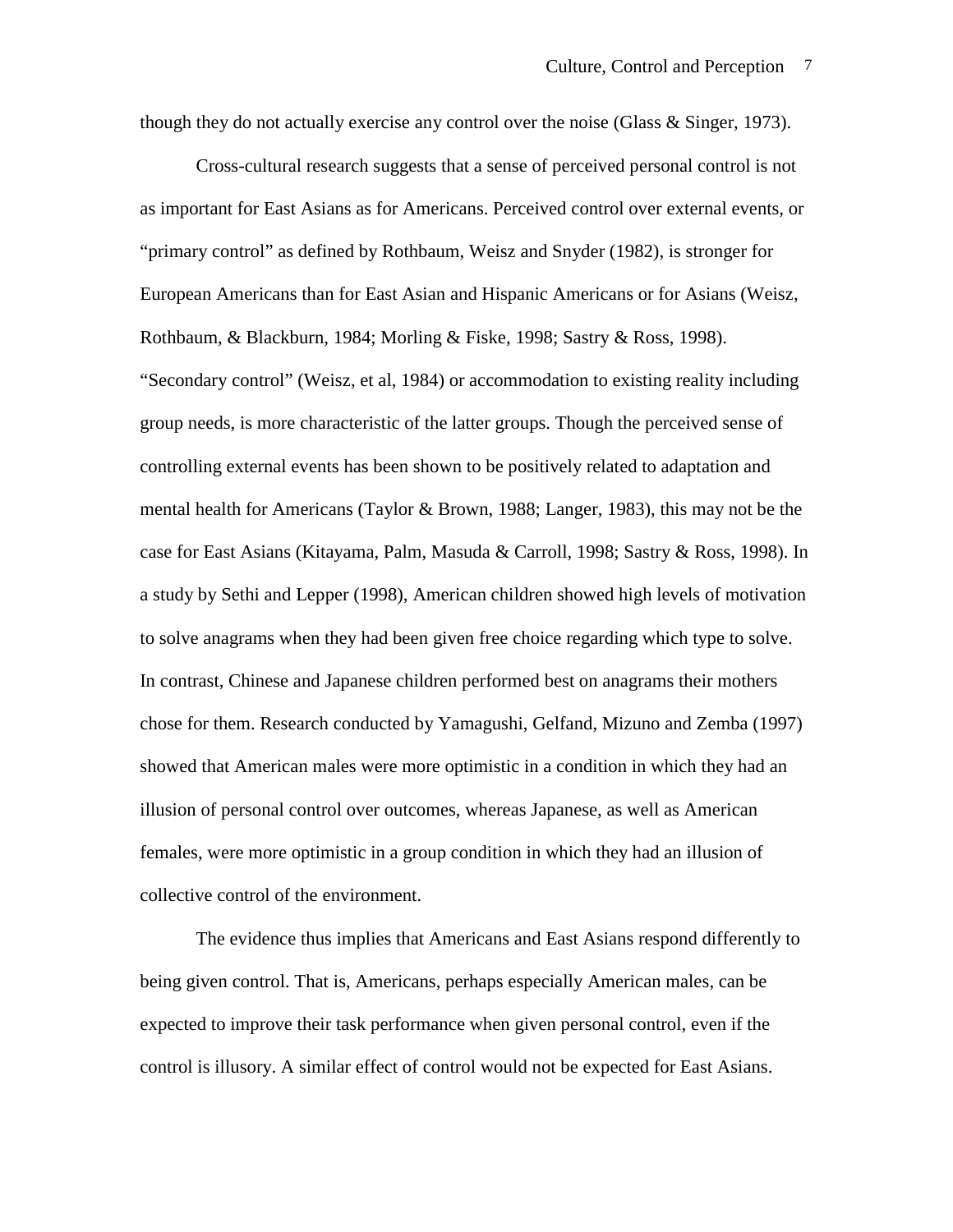## Hypotheses

The above considerations lead to several expectations. (1) East Asians should be better at detecting covariation in the environment than Americans, and be more confident about their covariation judgments. (2) On the other hand, East Asians should be more field dependent than Americans, that is, they should make more errors on the Rod-and-Frame test. (3) Americans and East Asians should respond differently to being given control over perceptual tasks. Americans should benefit more from believing that they have control, even when the control is illusory. We expected that when given the illusion of control over the covariation task, Americans would be better calibrated with respect to actual covariation and more confident about their covariation judgments. Similarly, a control manipulation should lead Americans to have even better performance on the Rodand-Frame test and to have more confidence about their performance. All of these effects of control should be weaker or nonexistent for East Asians.

## Study 1a: Covariation Detection

## Method

# Participants

Fifty-four Caucasian American undergraduate students (27 males and 27 females) and 41 Taiwanese Chinese undergraduate students (19 males and 22 females) at the University of Michigan participated in Study 1a. American participants came from the Psychology Department subject pool and received course credit for their participation. All Chinese students had graduated from high schools in Taiwan and were recruited from the Taiwanese Chinese Student Association. They were paid \$10 for participating in the study.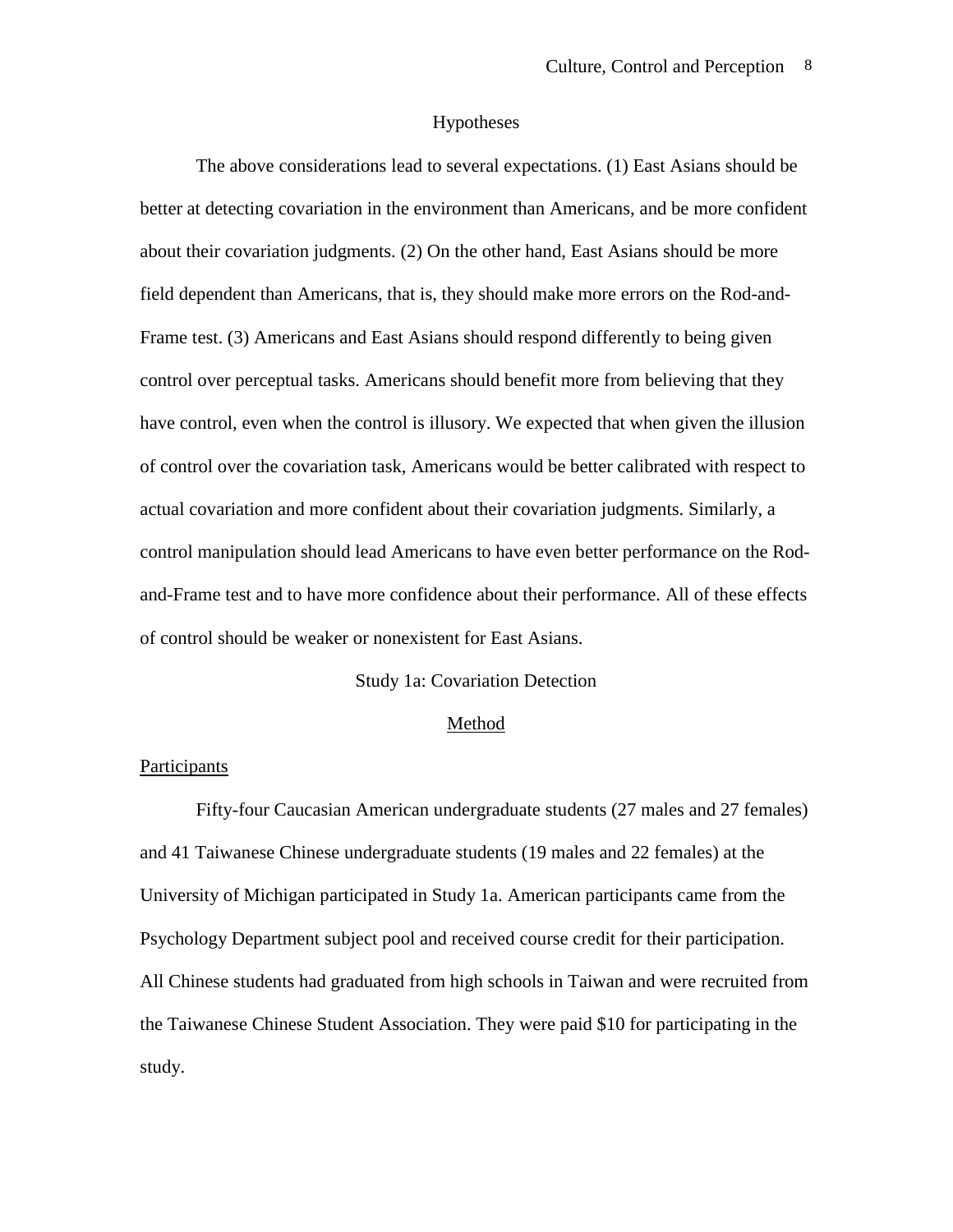## Materials

Twelve figures were adapted from the Macintosh II Clip Art Program. All the figures were common in both cultures and included such objects as a light bulb, a medal, a pointing finger, and a coin. All the figures were schematic to ensure that there was little culture-specific symbolic meaning. On a bifurcated computer screen pairs of figures were shown to participants. On the left side of the screen was shown one of the two arbitrary figures – for example, a schematic medal or a schematic light bulb. Immediately following that, on the right of the screen, one of another two figures – for example, either a pointing finger or a schematic coin – was displayed. At each level of covariation, there were in total four figures, two of which appeared only on the left of the screen and two of which appeared only on the right of the screen.

The actual covariation between figures on the left and on the right was set at one of three levels: One level was a zero degree of association, meaning that the probability of the figures appearing on the right was not related to which figure appeared on the left. The other two levels of association corresponded to Pearson correlation coefficients of about .40 and .60, representing a moderate covariation and a relatively strong covariation respectively (see note 1).

The PsyScope program (version 1.0) was used to present the stimuli and to record participants' responses.

# Procedure

Participants came to the laboratory individually. They sat in front of a Macintosh II computer and watched the presentation of the figures on the screen. After ten pairings at each level of covariation, a figure appeared on the left of the screen and a question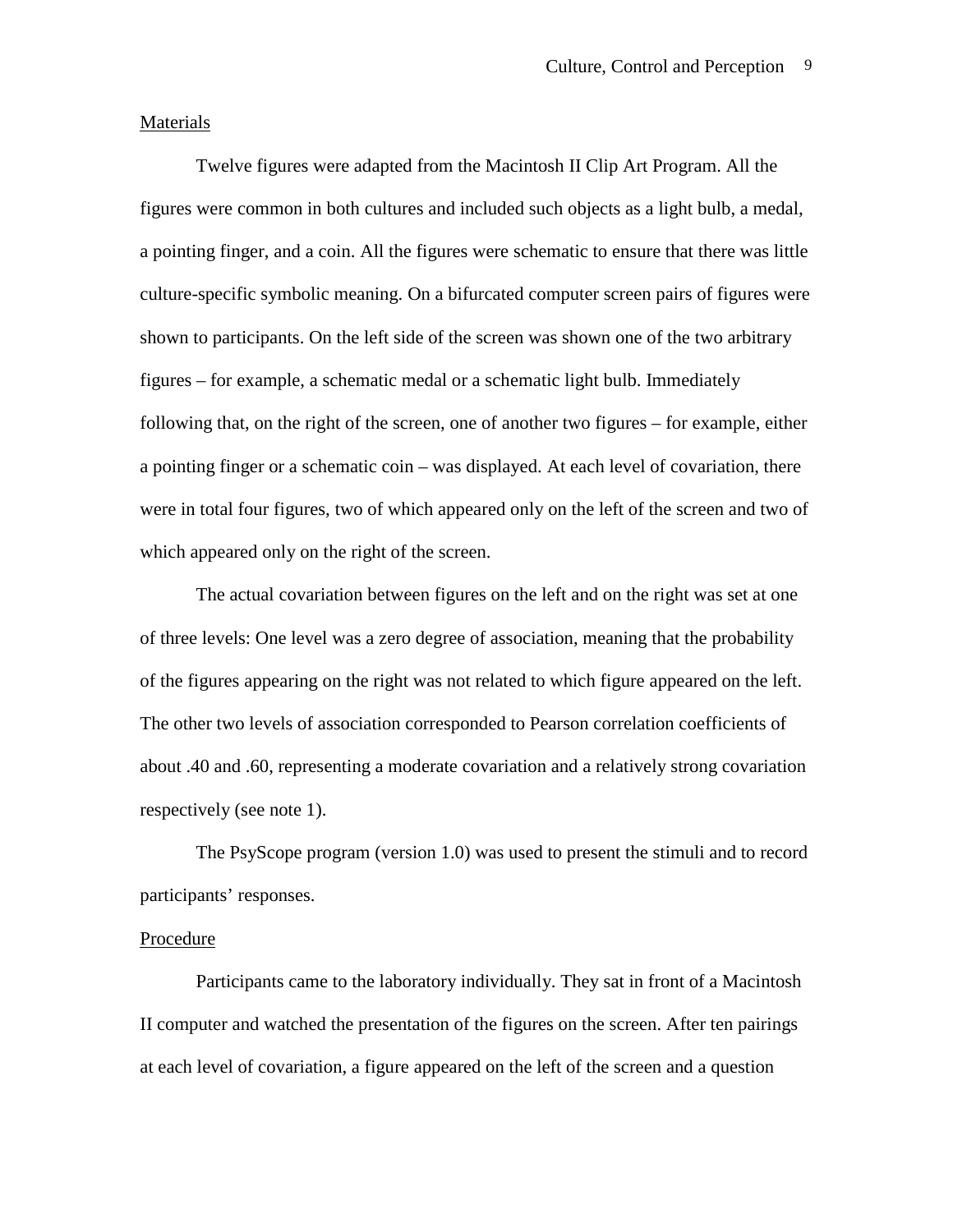mark appeared on the right. The participants were first asked to predict "What will appear on the right", then asked "How strong is the association between what appears on the left and what appears on the right". Their judgments were marked on a scale from 0 (no association at all) to 100 (perfect association). Finally they were asked to indicate "How confident are you about your judgment" along a scale ranging from 50% (no idea) to 100% (extremely confident). All the scales were printed on an answer sheet, and the participants could choose either an English version or a Chinese version of the sheet.

#### Results

The anticipations were that Chinese participants, as compared to Americans, would 1) show better calibration of covariation judgments with actual covariation, 2) be more confident about their covariation judgments, and 3) show better calibration of confidence judgments with actual covariation. Previous research has found that Americans show large primacy effects in covariation-detection tasks, judging the nature of the association to be the same as that seen on the very first few trials (Shaklee  $\&$ Mims, 1982; Yates & Curley, 1986). We anticipated that, because of their greater sensitivity to covariation, 4) Chinese participants would show less primacy bias in their predictions about which stimulus would be observed on the right side of the screen in the final pairing.

## Covariation Judgments

Participants' estimated covariations were submitted to a 2 (culture) X 3 (level of covariation) ANOVA (see note 2). It may be seen in Figure 1 that there was a strong main effect of Level of Covariation, indicating that participants' estimated covariations followed the actual covariation changes,  $F(2, 92) = 15.79$ ,  $p < .001$  (see note 3). There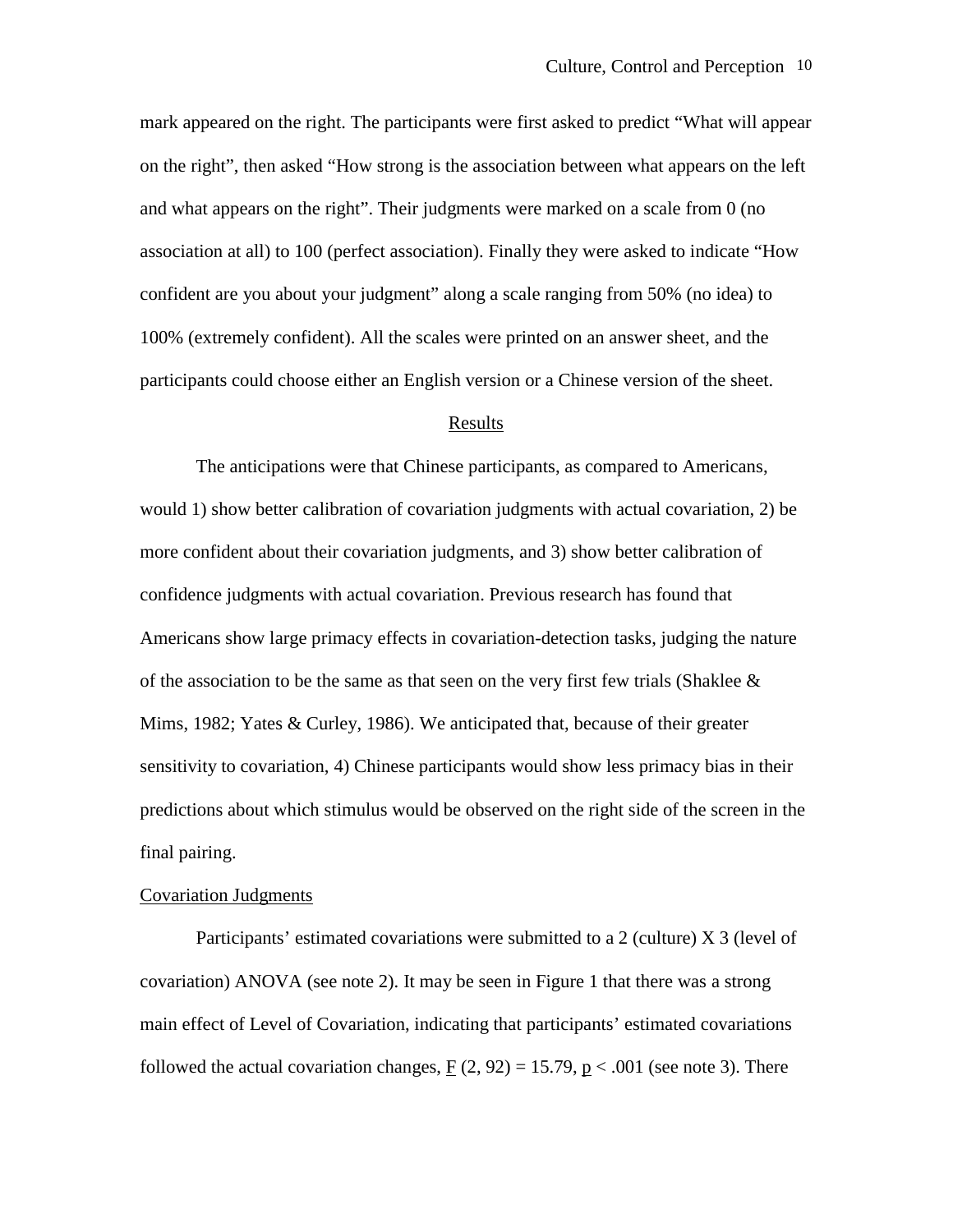was also a main effect of Culture,  $F(1, 93) = 5.82$ ,  $p < .02$ , such that Chinese participants estimated higher degrees of covariation than Americans did. Though not anticipated, it is not surprising that Chinese would perceive more covariation overall than Americans. Though Chinese tended to be better calibrated in their covariation judgments, seeing relatively stronger associations than Americans as covariation increased, the interaction between Culture and Level of Covariation was not significant,  $F < 1$ .

## Confidence judgments

Participants' confidence judgments were also submitted to a 2 (Culture) X 3 (Level of Covariation) ANOVA. It may be seen in Figure 2 that there were a strong main effect of Level of Covariation,  $F(2, 92) = 17.39$ ,  $p < .001$ , and a significant main effect of Culture such that Chinese participants were more confident in their judgments than were Americans,  $F(1, 93) = 14.15$ ,  $p < .001$ . Simple effect tests on the between-subject variable (Culture) revealed higher confidence for Chinese than for Americans at all three levels of covariation (see note 4). These results thus support our predictions that Chinese would be more confident in their covariation judgments than Americans.

There was an interaction of Culture with Level of Covariation,  $F(2, 92) = 2.84$ , p = .06, indicating that Chinese increased their confidence judgments with actual covariation increase more than did Americans. Specified contrast analyses of interaction were conducted. The cultural difference at the .60 covariation level was significantly greater than at the zero level, t  $(94) = 2.17$ , p < .05. The contrasts between .60 and .40 and between .40 and zero were not significant. The confidence of Chinese participants was more affected by the extremes of the covariation levels than that of American participants and therefore Chinese confidence judgments were more closely calibrated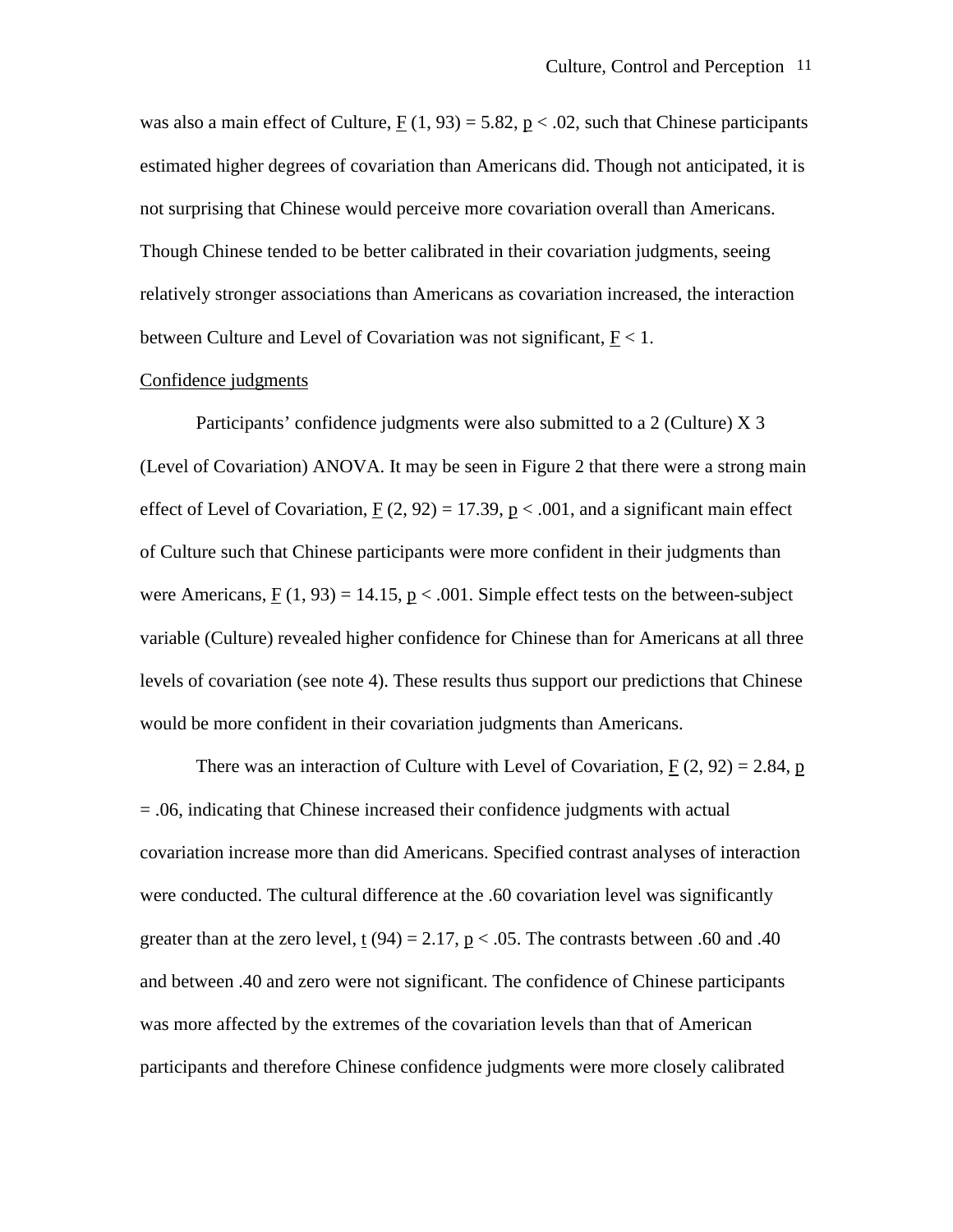with actual covariation than those of Americans.

# Prediction Accuracy

The final measure of attentiveness to covariation was the degree to which participants based their predictions about which object would appear on the final trial on the degree of covariation actually presented or on some other heuristic. In order to see to what extent participants relied on covariation or on a "first-pair-seen" heuristic to make predictions, we designed two conditions at the .60 covariation level – the level at which information should be most reliably detected. One was the Consistent Condition, in which the first pairing information was consistent with the covariation information, such that a "coin" was first paired with a "dart-board" and the two also appeared together more frequently during the presentations. The other was the Inconsistent Condition, in which the first pairing information and the covariation information were inconsistent and thus might lead to different predictions.

We anticipated that Americans might rely more on the "first-pair-seen" heuristic and Chinese would rely more on the covariation information in their predictions. It may be seen in Table 1 that in the Consistent Condition, where covariation information and first-pair-seen information led to the same prediction, an almost equal number of Americans (67%) and Chinese (66%) made the correct prediction given the covariation information. However, in the Inconsistent Condition, many more Chinese made the correct prediction based on the covariation information than Americans: 73% versus 35%.  $(\chi^2(1, N=94) = 14.10, p < .001)$ . Thus American responses were based on the first pairing information rather than on the covariation information presented.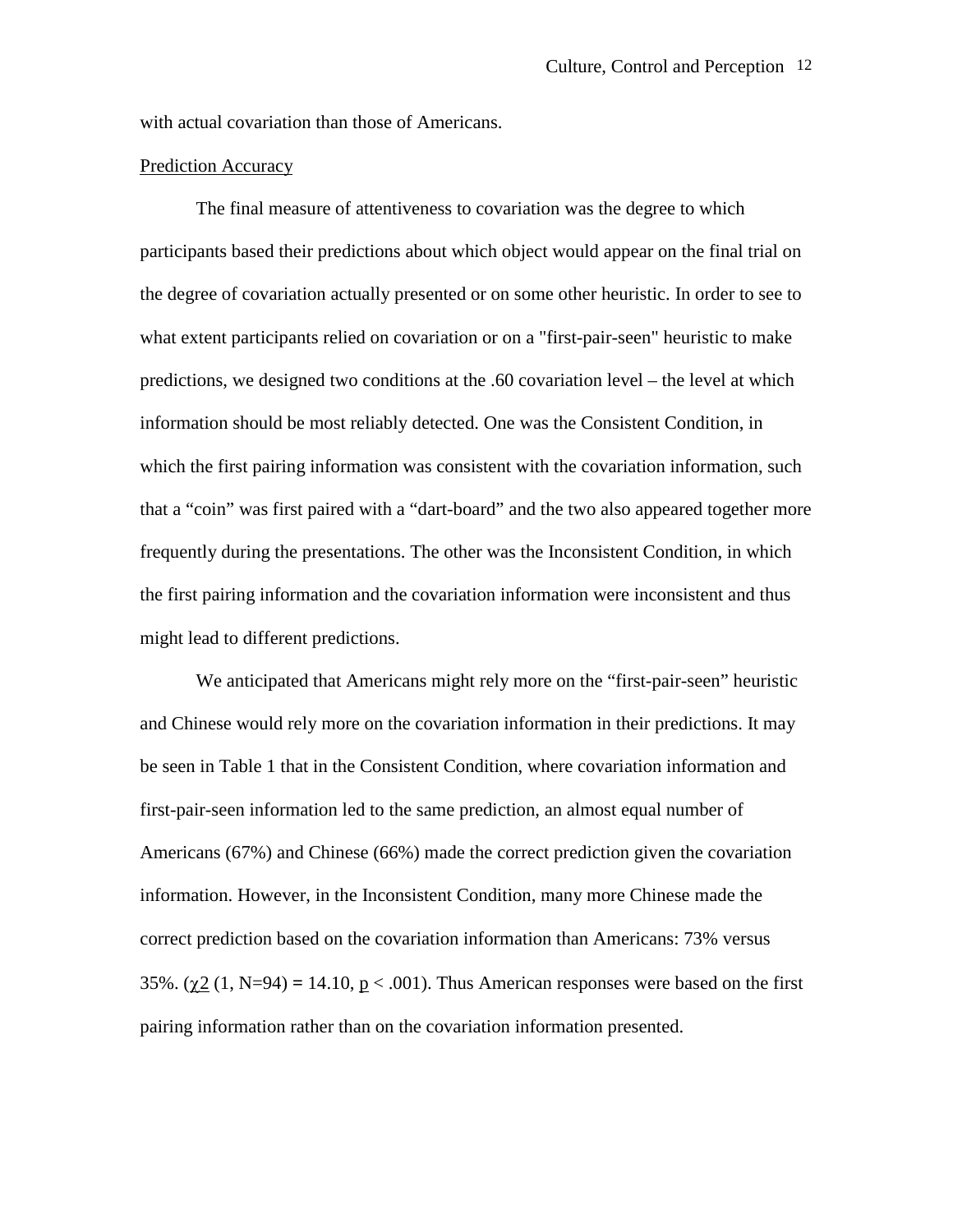## Discussion

Chinese participants saw more covariation at all three levels of covariation. In addition, Chinese participants were more confident about their covariation judgments than were Americans, albeit rather overconfident. For instance, at the zero covariation level, confidence judgments might be expected to be 50%, but both the Chinese and Americans reported higher confidence (69% for Chinese and 63% for Americans and the former was significantly higher than the latter). Such a cultural difference in overconfidence is consistent with the results of other cross-cultural studies on confidence judgments (e.g., Wright et al,1978; Yates**,** Lee & Bush, 1997).

The Chinese confidence judgments also corresponded more to the actual covariation differences than did the Americans', as indicated by the fact that differential confidence was particularly marked at the highest level of covariation. Even more indicative of covariation sensitivity, Chinese were more likely to use covariation information in their predictions about particular pairings whereas Americans were more likely to rely on a primacy heuristic.

# Study 1b: Covariation Detection and Control

In Study 1b, we attempted to manipulate participants' sense of control during the covariation detection task used in Study 1a. We anticipated that the introduction of control might increase Americans' attention to the stimuli they were "controlling" and hence the degree of covariation they saw and their confidence in it.

#### Method

#### **Participants**

The participants from Study 1a participated in Study 1b. There was a 15 minute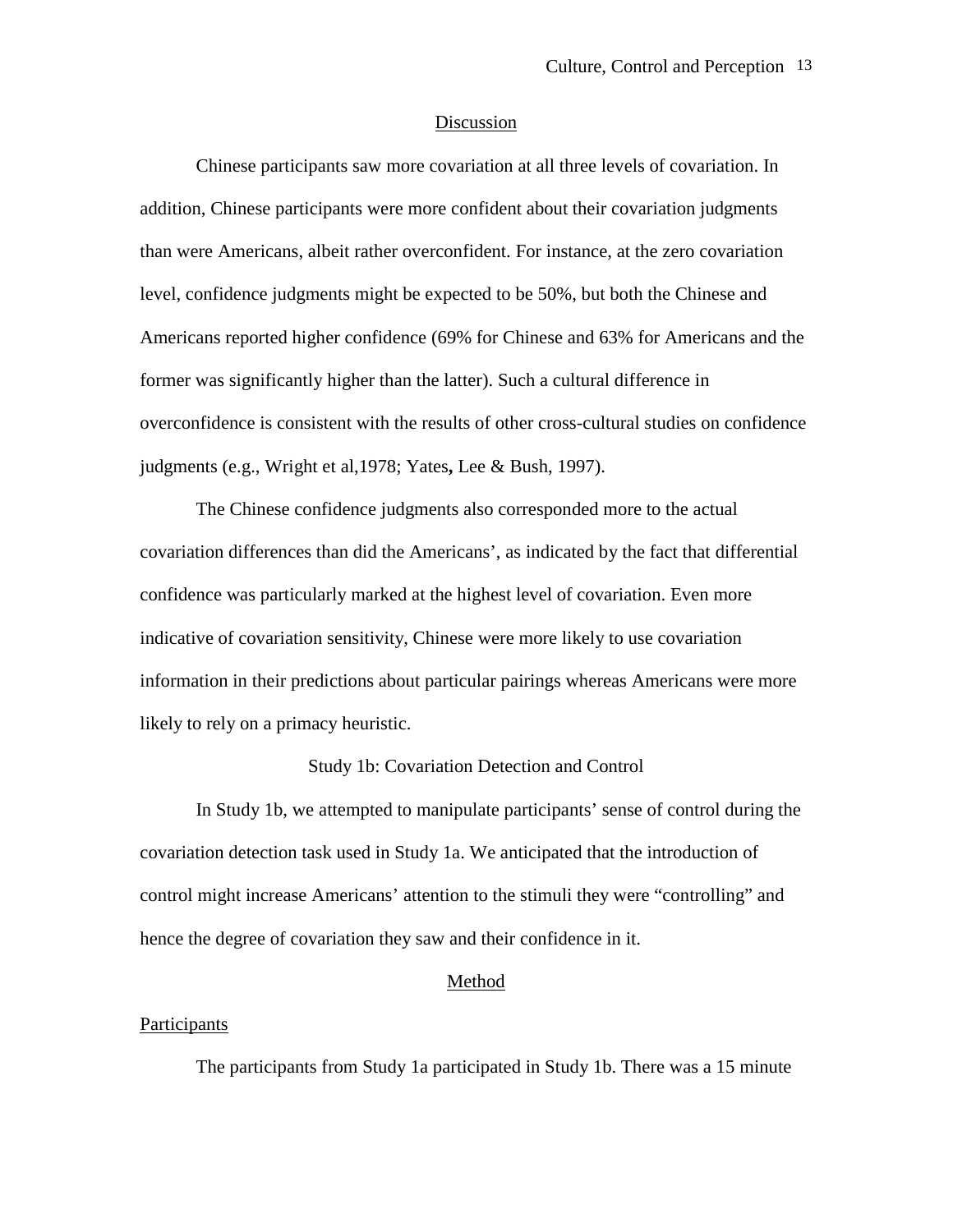break between Study 1a and Study 1b.

# Materials

We used two numbers and four pictures of people from the Clip Art Program on a Macintosh II computer as event stimuli. Numbers  $-1$  and  $3$  – were the figures presented on the left of the screen. On the right of the screen, one of two arbitrary figures appeared in random sequence. All stimuli were presented on a Macintosh II computer screen by the PsyScope Program (Version 1.0).

# Procedure

Study 1b had a 2 (Culture) X 2 (Operation Mode) factorial design. The Operation Mode (Control vs. Non-Control) was a within-subject factor. The covariation between numbers and pictures was randomly determined by the computer, and the number of trials was determined by the participants. The average degree of covariation was pre-set to be zero, but the actual degree of covariation was idiosyncratic for each participant and was in general greater than zero, probably because participants were more likely to experience some consistency during an accidental period of association and tended to stop when they did experience such consistency.

In the Non-Control mode, either the number 1 or the number 3 appeared on the left of the screen first. Immediately following, one of two arbitrary stimuli appeared on the right of the screen. Both the number and the picture stayed on the screen for a duration of 10 seconds before the next pairing started. In the Control Mode, the number 1 or 3 appeared on the left according to the participants' action. The participants could press either key in any order and a given pairing remained on the screen until participants pressed a key again. However, the picture that appeared on the right was randomly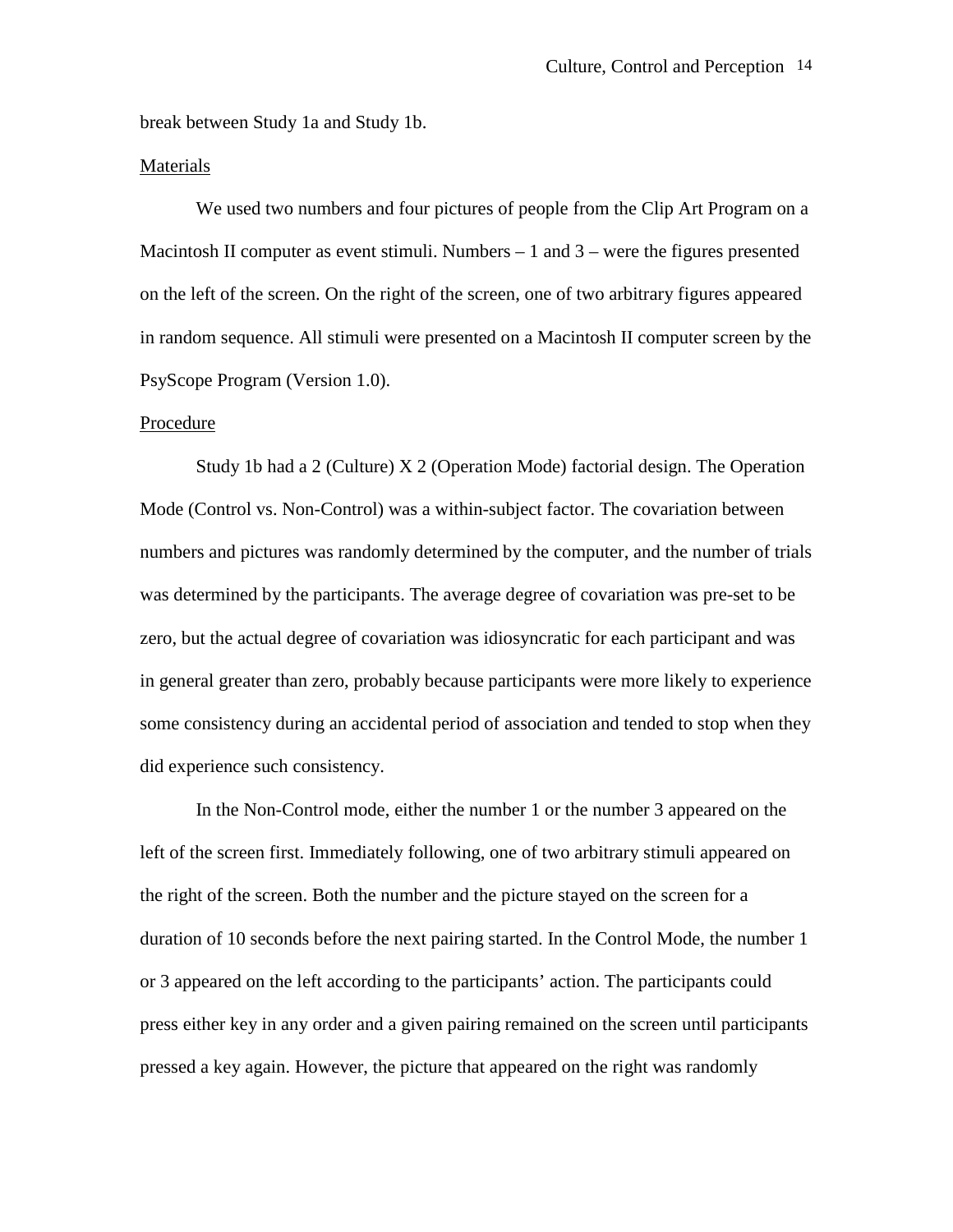controlled by the computer. Therefore, the nature of the relationships in these two conditions – Control and Non-Control – was exactly the same: participants had no influence over the covariation between the numbers and the pictures.

Before the experiment, all participants were told, "If you figure out the association between the numbers and the pictures, please click the mouse to stop the trial (or tell the experimenter to stop it)." After they decided to stop, participants were asked, "Which picture is each of the numbers associated with?" Then they were asked, "How strong is the association between the numbers and the pictures?" Their judgments were made on a scale from 0 (no relationship at all) to 100 (perfect relationship). Finally, they were asked to indicate their confidence about their judgments along a scale ranging from 50% (no idea) to 100% (extremely confident).

#### Results

#### Covariation Judgments

Participants' judgments of covariation can be seen in Figure 3. These were submitted to a 2 (Culture) X 2 (Operation Mode) ANOVA, which revealed a main effect of Culture such that overall Chinese judged the covariation to be higher than the Americans did,  $F(1, 93) = 4.94$ ,  $p < .05$ . The main effect of Operation Mode was not significant,  $F < 1$ . However, there was a significant Culture by Operation Mode interaction,  $F(1, 93) = 3.80$ ,  $p = .05$ , indicating that participants from the two cultures reacted differently to the difference in Operation Mode. Simple effect tests revealed that in the Non-Control Mode, Chinese participants estimated significantly higher covariation than American participants,  $F(1,93) = 8.88$ ,  $p < 0.01$ . However, in the Control Mode, the cultural difference was trivial,  $E < 1$ .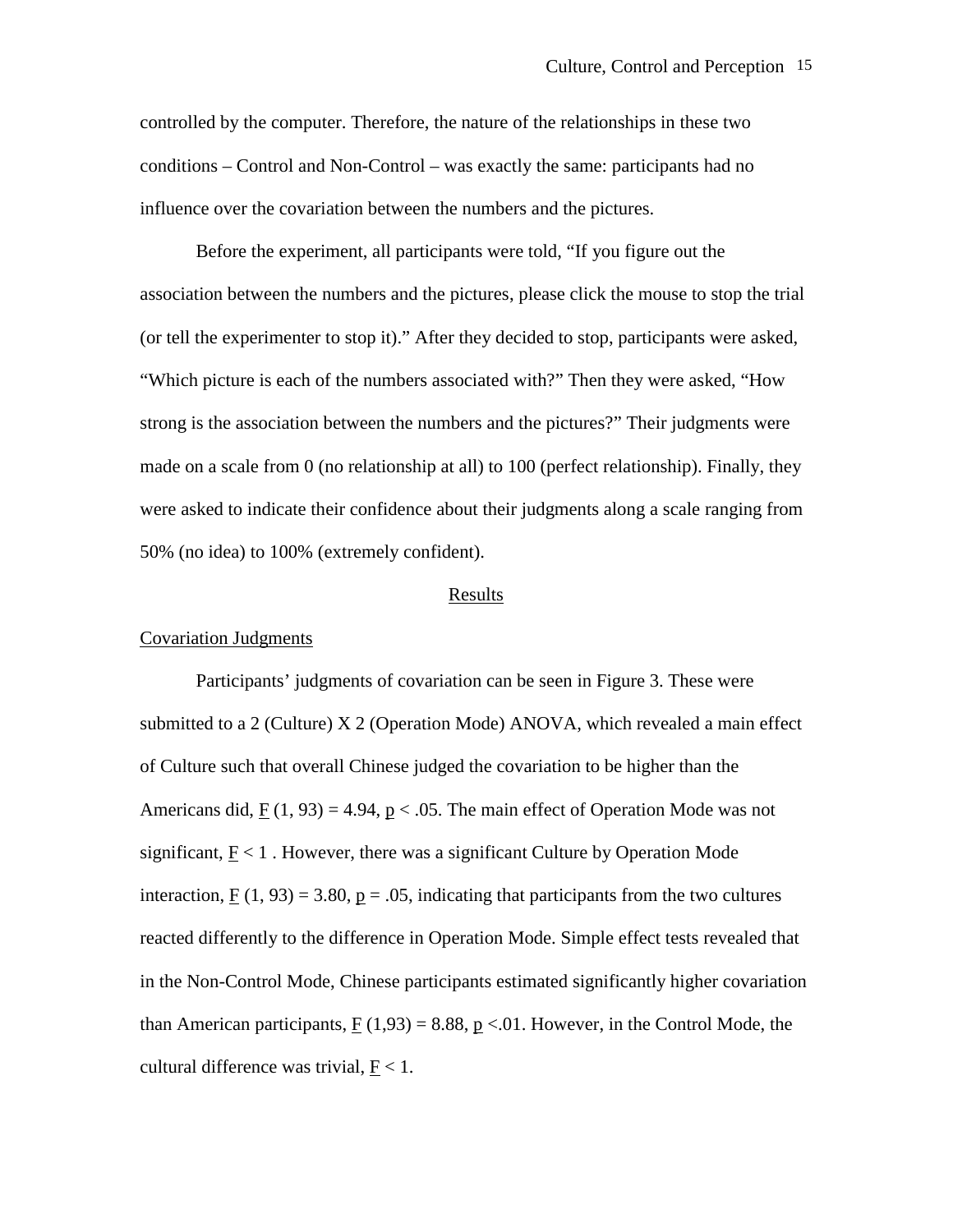## Confidence Judgments

Participants' confidence judgments can be seen in Figure 4. A main effect of Culture was found,  $F(1,93) = 4.12$ ,  $p < 0.05$ , such that Chinese were more confident in their judgments overall. There was no main effect of Operation Mode. However, the Culture by Operation Mode interaction was significant,  $F(1, 93) = 4.20$ ,  $p < .05$ . The simple effect tests showed that in the Non-Control Mode, Chinese participants were more confident than Americans (77% for Chinese and 68% for Americans),  $F(1, 93) = 8.22$ , p < .01. But in the Control Mode, the cultural difference disappeared (74% for Chinese and 73% for Americans),  $F < 1$ . Within Culture simple effect tests on the within subject variable (Operation Mode) were also conducted. For Americans, the difference between the Control Mode and the Non-Control Mode was marginally significant,  $F(1, 93) =$ 3.02,  $p = .09$ ; for Chinese, the difference was not significant,  $F(1, 93) = 1.45$ , ns. Correlation between actual covariation and estimated covariation

We found that participants were sensitive to the degree of covariation they saw. We calculated the correlation between each participant's estimated covariation and the actual observed covariation. Americans were sensitive in both the Non-Control and Control Modes ( $r = .37$ ,  $p < .01$  and  $r = .41$ ,  $p < .01$ , respectively). However, matters were different for Chinese participants. In the Non-Control Mode, the average correlation between their estimated covariation and the actual observed covariation was  $r = .47$ ,  $p <$ .01. But the correlation was much lower in the Control Mode  $(r = -18, ns)$ , indicating that their calibration actually got worse when they had to control the stimuli (see note 5).

# Discussion

We found cultural differences in the Non-Control Mode that were similar to those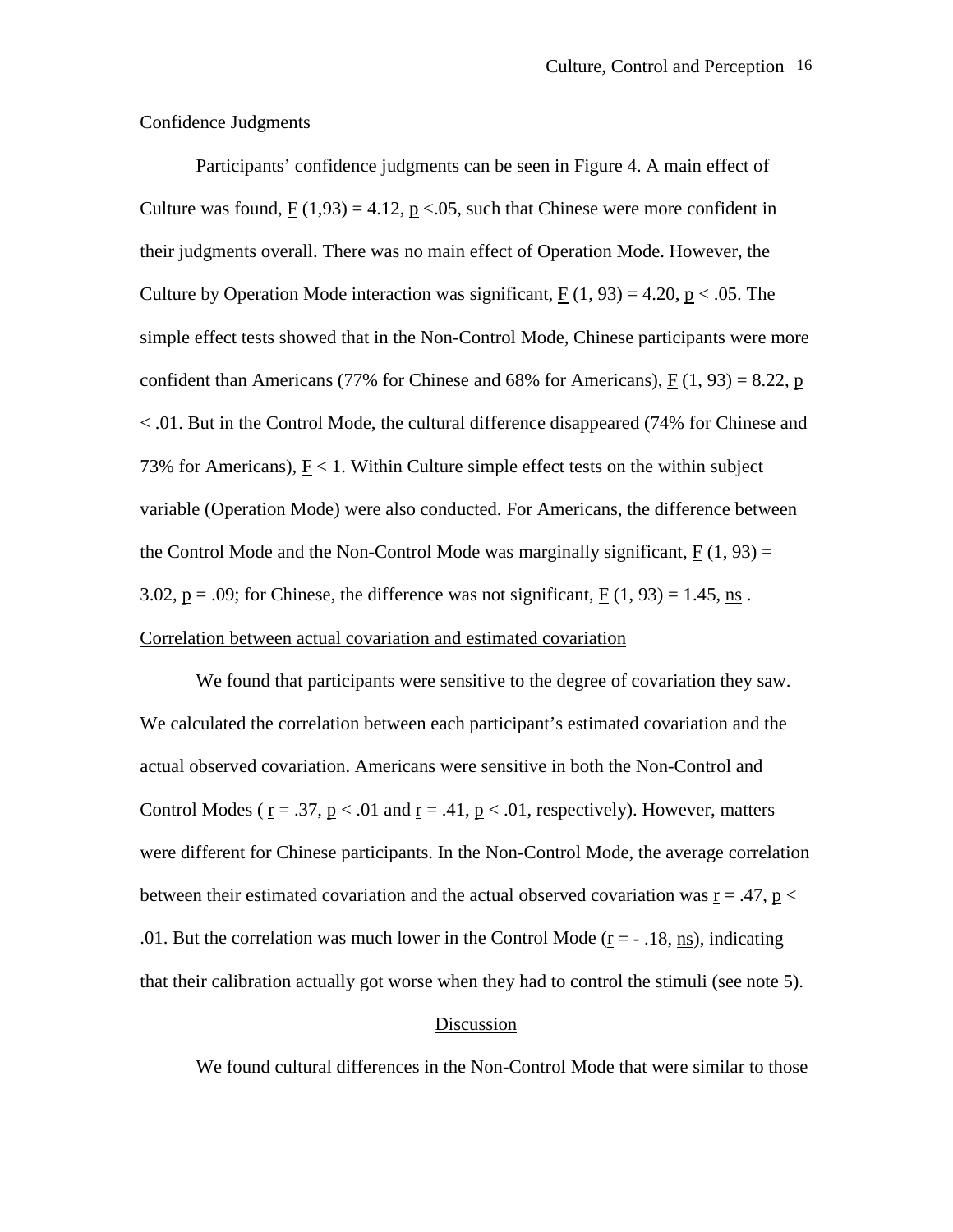we found in Study 1a. Chinese perceived more covariation and were more confident than Americans in their covariation judgments. We also found that, as anticipated, Americans and Chinese responded differently to the control manipulation. When Americans believed that they had control over the process, their estimated covariation and their confidence tended to increase whereas Chinese judgments trivially decreased. Moreover, the calibration of Chinese covariation judgments was actually impaired by the control manipulation. A possible explanation for this latter finding is that the cognitive load was heavier under the Control Mode than under the Non-Control Mode. Participants not only needed to figure out the covariation but also needed to be revising hypotheses in order to decide which key to press. This additional burden might have made the task more difficult for Chinese, who did not have the off-setting advantage of the experience of control that Americans had.

The Chinese participants, unlike the American participants, were paid, and thus one might suspect a greater motivation to perform the task on the part of the Chinese. While this might explain greater accuracy in Study 1a (though payment does not normally affect people's behavior in judgment experiments; see Colin, 1995), it could not explain why control has different effects on the judgments of Americans and Chinese.

### Study 2: Field Dependence and Control

In Study 2, we applied a different paradigm to examine attention to the field. Two classic tests were used by Witkin and his colleagues to measure field dependence, or ability to differentiate an object from the field. These are the Rod-and-Frame Test (RFT) and the Embedded Figure Test (EFT). In the EFT, the task is to find a simple figure in a more complex one. Some researchers (e.g., Bagley, 1995) have pointed out that this task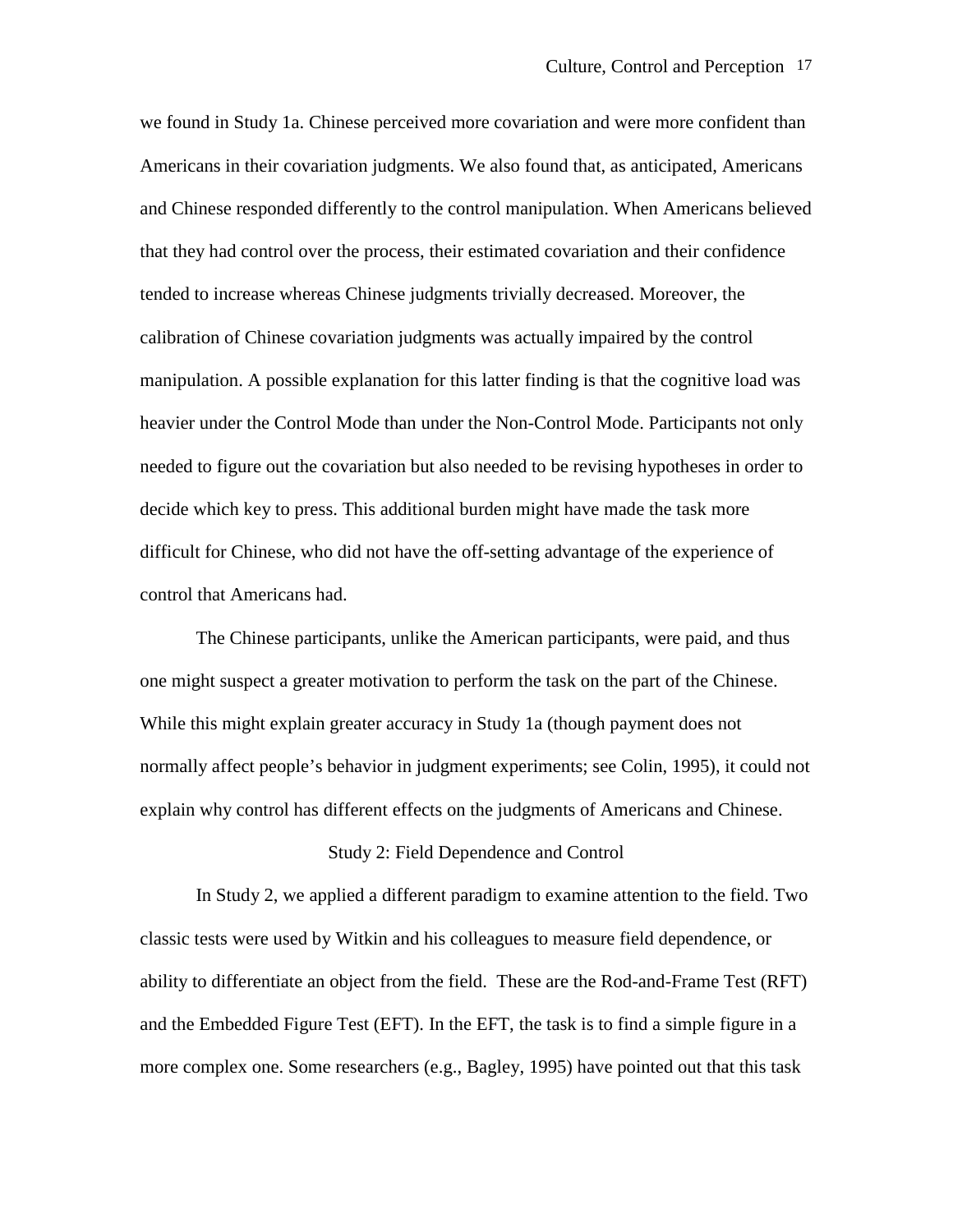is not unlike seeing the radical in a Chinese pictograph. A small number of studies have shown that Chinese and other East Asians do as well as Americans, if not better, on EFT (e.g., Bagley, 1995; see De Vos (1980) for related findings with Japanese on Kohs Blocks Test, another field independence test). Since EFT performance may reflect to some degree experience with Chinese writing, we focused on RFT in our study (see note 6). We anticipated that East Asians would be more field dependent than Americans on RFT. Given the findings of previous research on RFT, we expected that females would be more field dependent than males. We also examined the effects of control, with the expectation that Americans would benefit more from having control than would East Asians.

#### Method

## Participants

 Fifty-six European American (27 males and 29 females) and 42 East Asian (19 males and 23 females) undergraduate students at the University of Michigan were recruited from the Psychology Department subject pool. The East Asian participants were mainly from China, Korea, and Japan. The average amount of time they had stayed in the US was less than 2.5 years. All participants received course credit for their participation. We matched participants from the two cultures on SAT math scores. There were no differences in scores among the four groups, that is, American males and females, and Asian males and females. One male Asian subject's data was excluded from the data analysis because he refused to perform the RFT task after the first 2 trials.

#### Materials

The classic Rod and Frame machine was used. In this test, a frame about 16 in. square is rotated independently of a rod that sits inside it. Both the rod (the black line at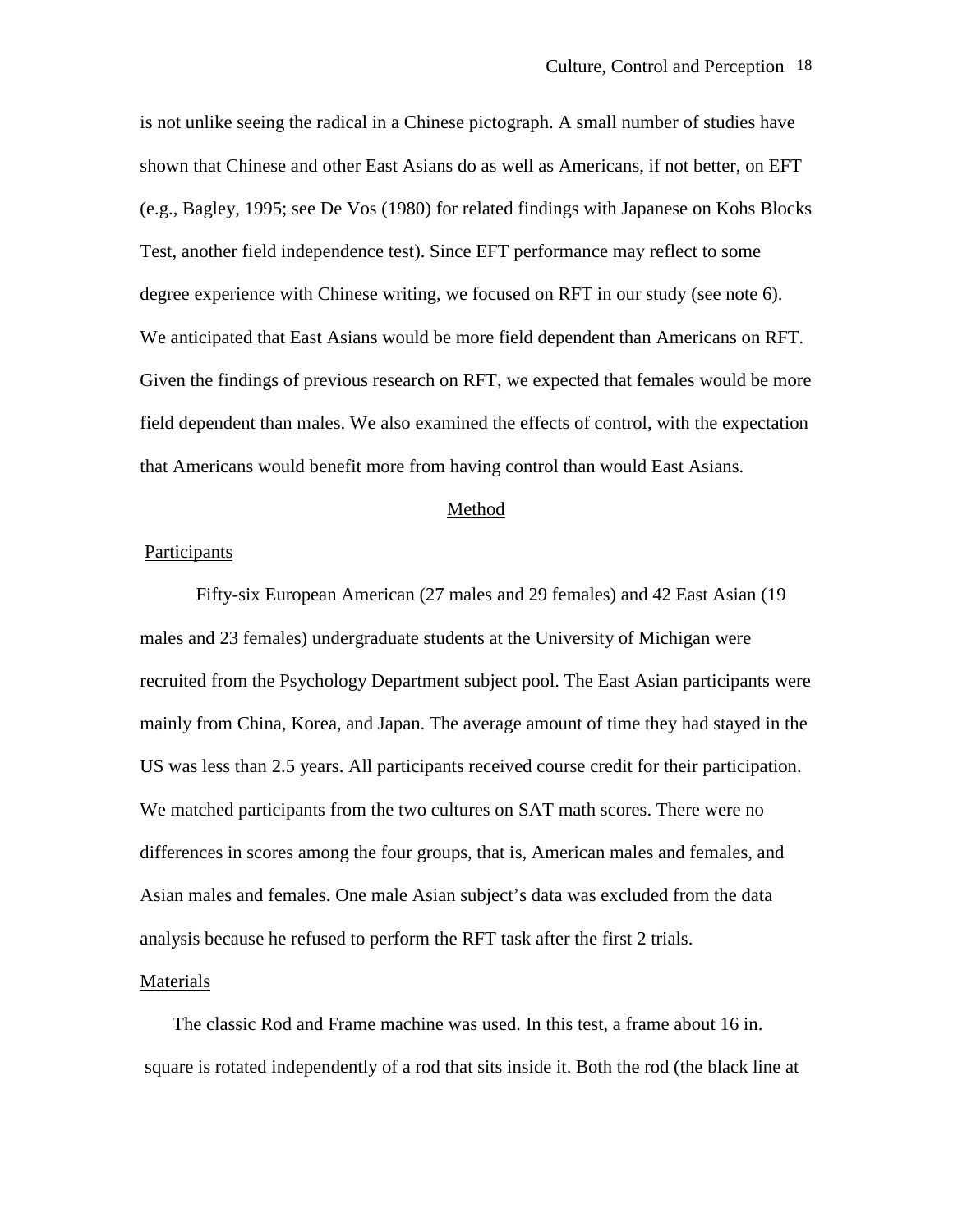the end of the box) and the frame (the box) can be turned independently. The task is to judge when the rod appears to be vertical, or "straight up and down" (regardless of the position of the frame). People are field dependent to the extent that they are influenced by the position of the frame when making their judgments.

## Procedure

The study had a 2 (Culture) X 2 (Gender) X 2 (Control Mode vs. Non-Control Mode) design, with the last variable a within-subject factor. Each participant took the Rod and Frame test under two modes. In the Non-Control Mode, the experimenter adjusted the rod and the participant did not have manual control. The participants were to tell the experimenter to stop turning the rod when they thought the rod was straight up and down. In the Control Mode, the participants adjusted the rod themselves and stopped when they felt the rod was straight up and down. The order of Control and Non-Control Modes was counterbalanced among subjects within each culture (see note 7).

The dependent variables were: 1) the errors participants made in each trial, defined as the degrees of arc of the final rod position's deviation from the vertical position, and 2) confidence judgments provided by participants at the end of testing in each mode, when they were asked to estimate their performance on a twelve point scale indicating how close their judgments were to a true vertical position.

#### Results

The anticipations for the RFT were that: 1) Asians would show more field dependence than Americans; 2) Americans would benefit more from being given control over the task, and that 3) control would make Americans think they were being more accurate, and this would be less true for East Asians.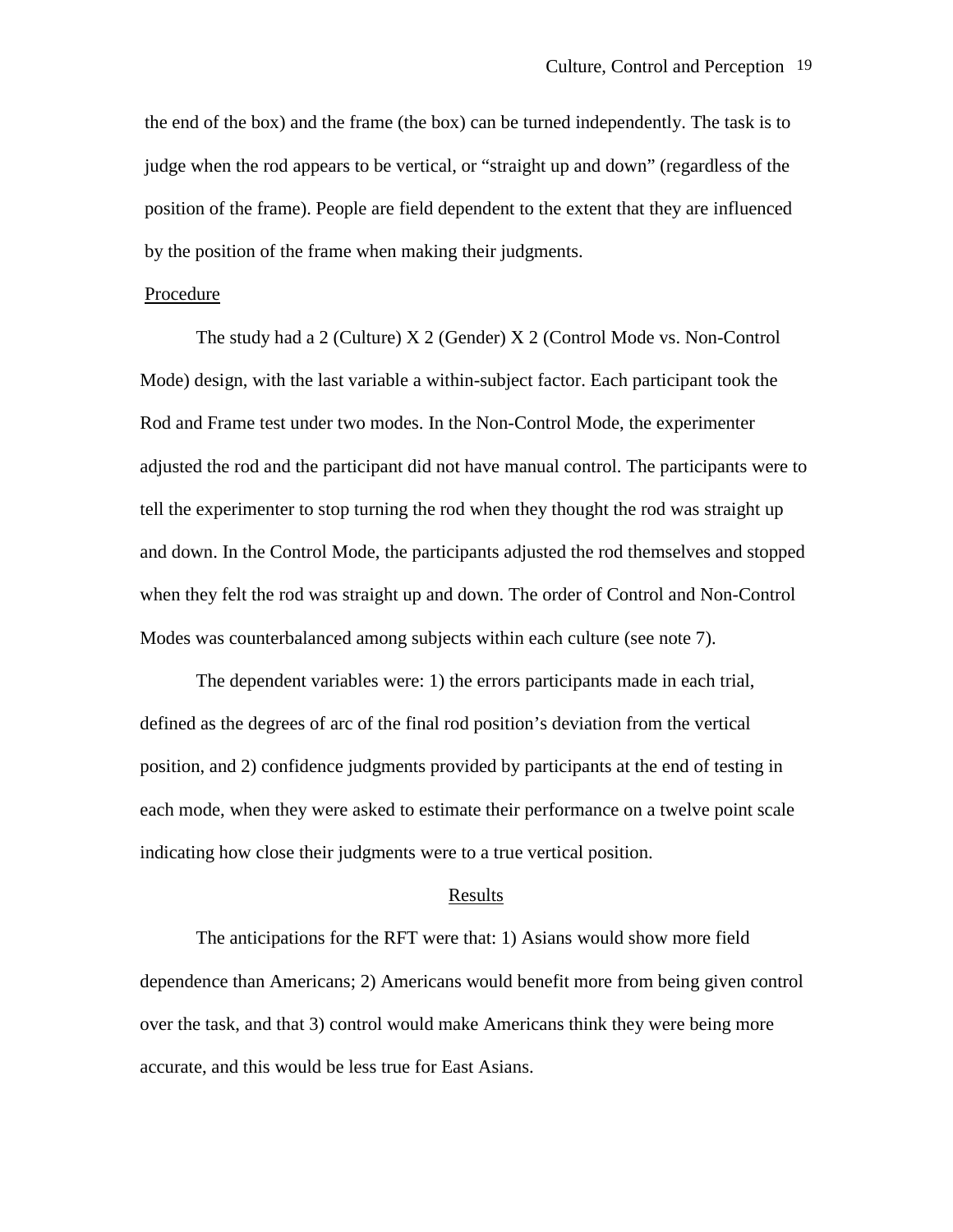## Field Dependence

A 2 (Culture) x 2 (Gender) x 2 (Control) Repeated Measurement ANOVA was conducted on the mean errors on RFT for all 16 trials (see note 5). It may be seen in Figure 5 that European Americans made fewer mistakes on the RFT than East Asians, F  $(1.93) = 4.16$ , p < .05. Consistent with previous research, males made fewer mistakes than females,  $F(1,93) = 3.84$ ,  $p = .05$ . It is important to note that the credibility of both the cultural difference and the gender difference is enhanced by the fact that participants were matched on a related ability, namely mathematics.

We also measured the time participants spent on completing each trial of RFT in the Control Mode, in which participants had manual control of the rod and could choose how long to spend on each trial. There is no suggestion in these data that East Asians were engaging in any kind of speed-accuracy tradeoff. On the contrary, Asian males actually took longer than American males in addition to making more errors,  $p = .01$ . Asian females did not differ from American females.

#### Reactions to Control

The effects of control can be examined by comparing the participants' errors in Control vs. Non-Control Modes, and by comparing the confidence judgments in the two modes.

Effect of control on errors. The 2 (Culture) x 2 (Gender) x 2 (Control vs. Non-Control) ANOVA revealed a significant 3-way interaction effect,  $F(1,93) = 4.40$ ,  $p < .05$ (see Table 2). We had anticipated that Americans would be less field dependent when given control, whereas this would be less true for East Asians. This was the case for males (interaction F (1,43) = 4.51,  $p = .04$ ). Indeed East Asian males tended to do worse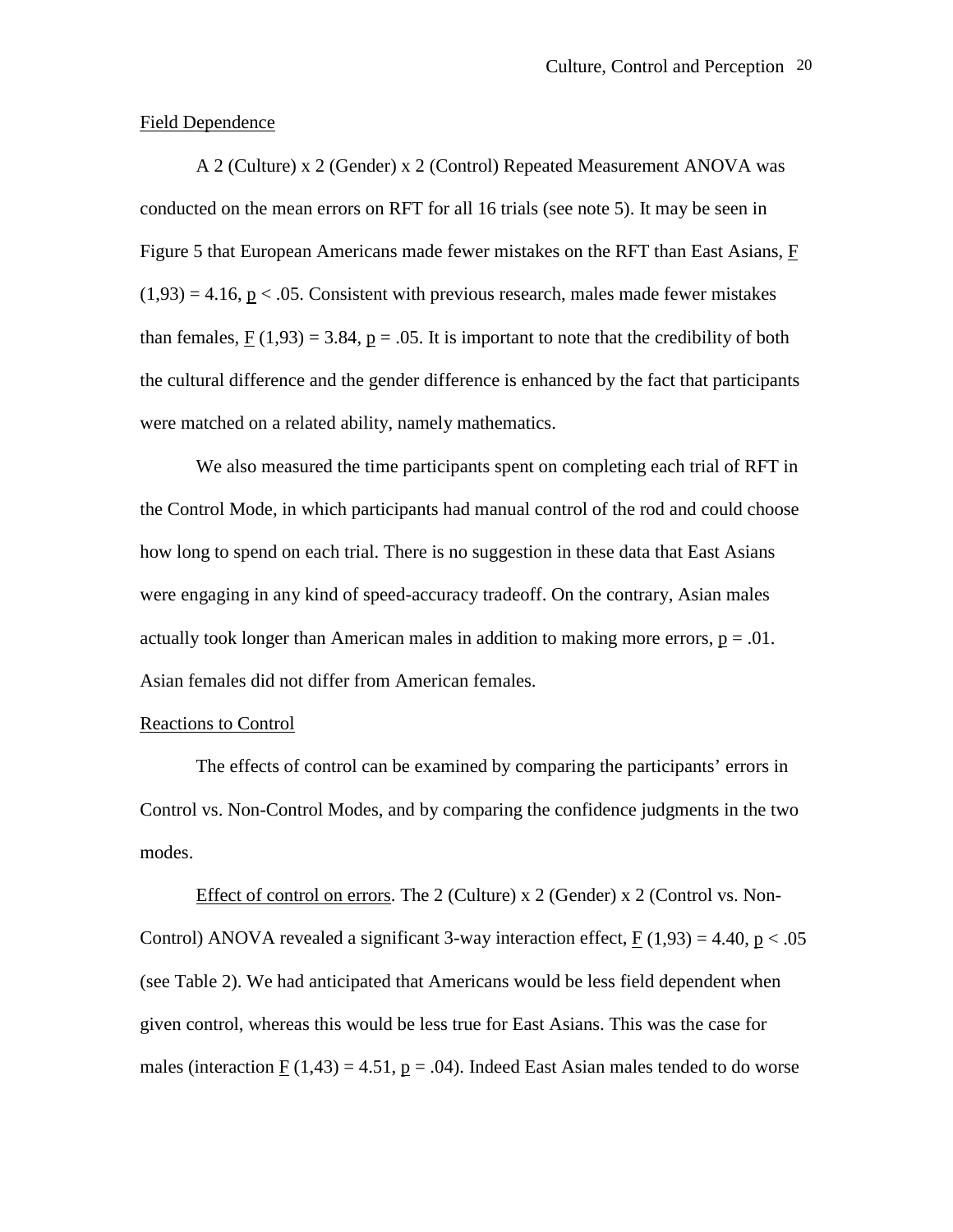when given control. Control had no differential effect on performance of American and East Asian females ( $F(1,50) < 1$ ). None of the four simple effect comparisons between Control and Non-Control Modes was significant.

Effect of control on confidence. At the end of testing for each mode, we asked participants to indicate how close they thought their judgments were to true vertical on average. The results can be seen in Figure 6, where higher numbers mean participants thought their performance was closer to the exact vertical position. As anticipated, the simple effects tests showed that Americans believed that they had done better with control,  $F(1,95) = 7.39$ ,  $p < .01$ . In contrast, East Asians did not feel their performance had been influenced by having control or not,  $F(1,95) < 1$ . Thus, Americans became more confident with control, whereas control had no such impact on East Asians' confidence. The interaction effect of culture and control was marginally significant, F  $(1,95) = 2.68$ ,  $p = 105$  (see note 9).

## Discussion

Americans' performance on the Rod and Frame Test indicates that they are less field dependent than East Asians. They made fewer mistakes and American males spent less time on the task. The field independence of Americans is consistent with the notion that they are more attentive to the object and its relation to the self than to the field. Asian participants' greater field dependence is consistent with the notion that they are more attentive to the field and to the relationship between the object and the field.

In addition, the study indicates that having control makes more difference for Americans' confidence judgments than for that of East Asians. American participants' confidence was significantly increased when they were given control, and this was not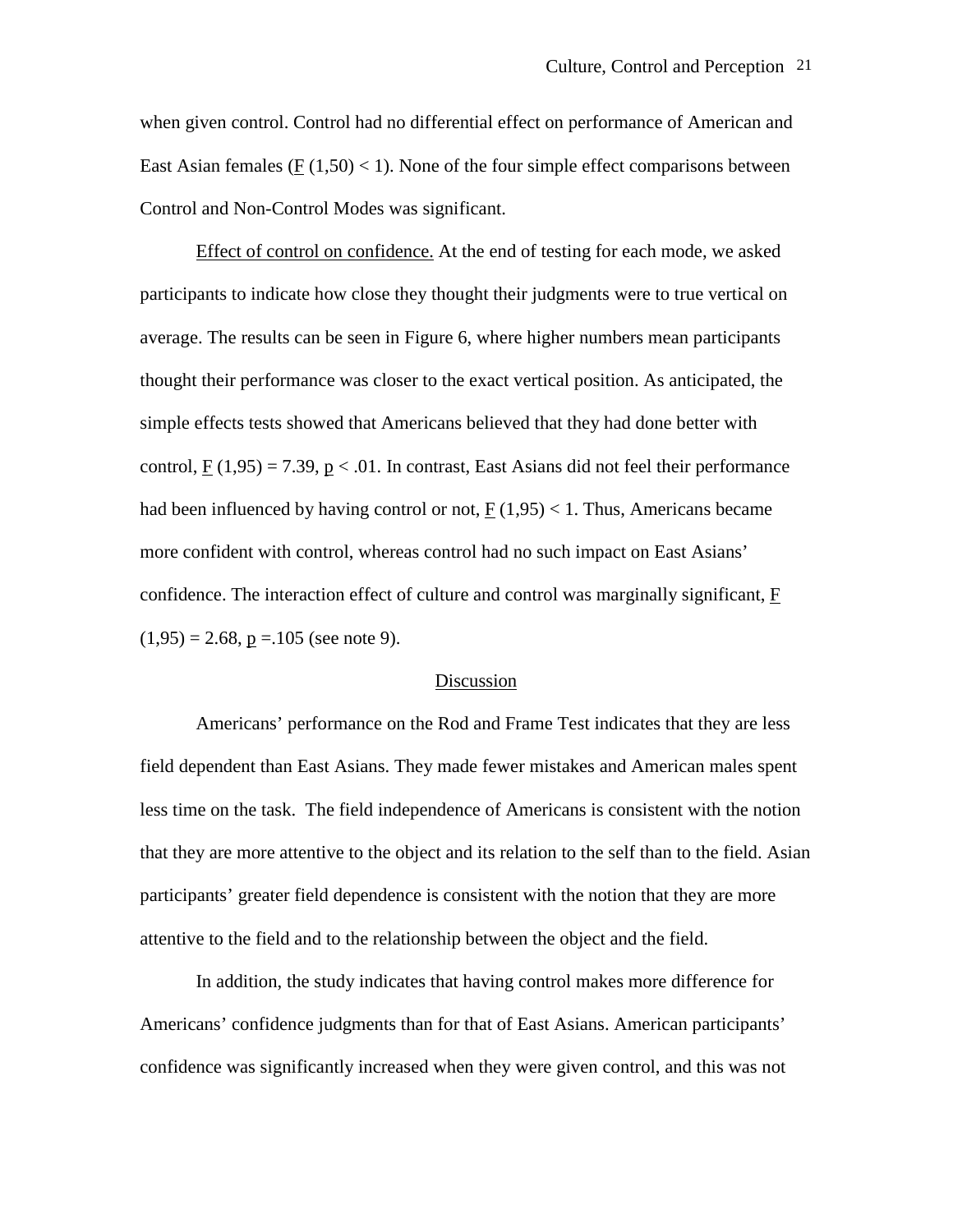the case for East Asian participants. In addition, American males actually made fewer errors on the task when given control. The results support the idea that perceived control is more important for Americans than for East Asians.

# General Discussion

The findings support our view that East Asians are more attentive to relationships in the environment than Americans. This leads them to see covariation with greater accuracy and confidence. On the other hand, Americans are more accustomed to analysis of a focal object in the environment and to orienting the self in relation to the object. Hence they made fewer errors on the Rod-and-Frame task. In addition, the two groups responded very differently to being given control. We believe that these differences are due to habitual differences in the way Easterners and Westerners attend to their environments, rather than to any social, economic, or ability level confounds. In Study 1 participants from both cultural groups were all undergraduate students at the same university. Thus socio-economic and ability differences would not likely have been very great. Study 2 was intended to speak directly to the sampling issue. Study 2 included participants from different East Asian countries, including China, Japan, and Korea. Moreover, we matched American participants and East Asian participants on their SAT math scores to make the two samples comparable. Perhaps most importantly, we find compatible results with a number of other variables and with a wide variety of other populations. East Asians are more holistic than Westerners on a variety of variables, whether we look at Chinese, Koreans or Japanese, and whether we look at people studying in the US or studying in their home countries, and whether we test them in English or in their native languages.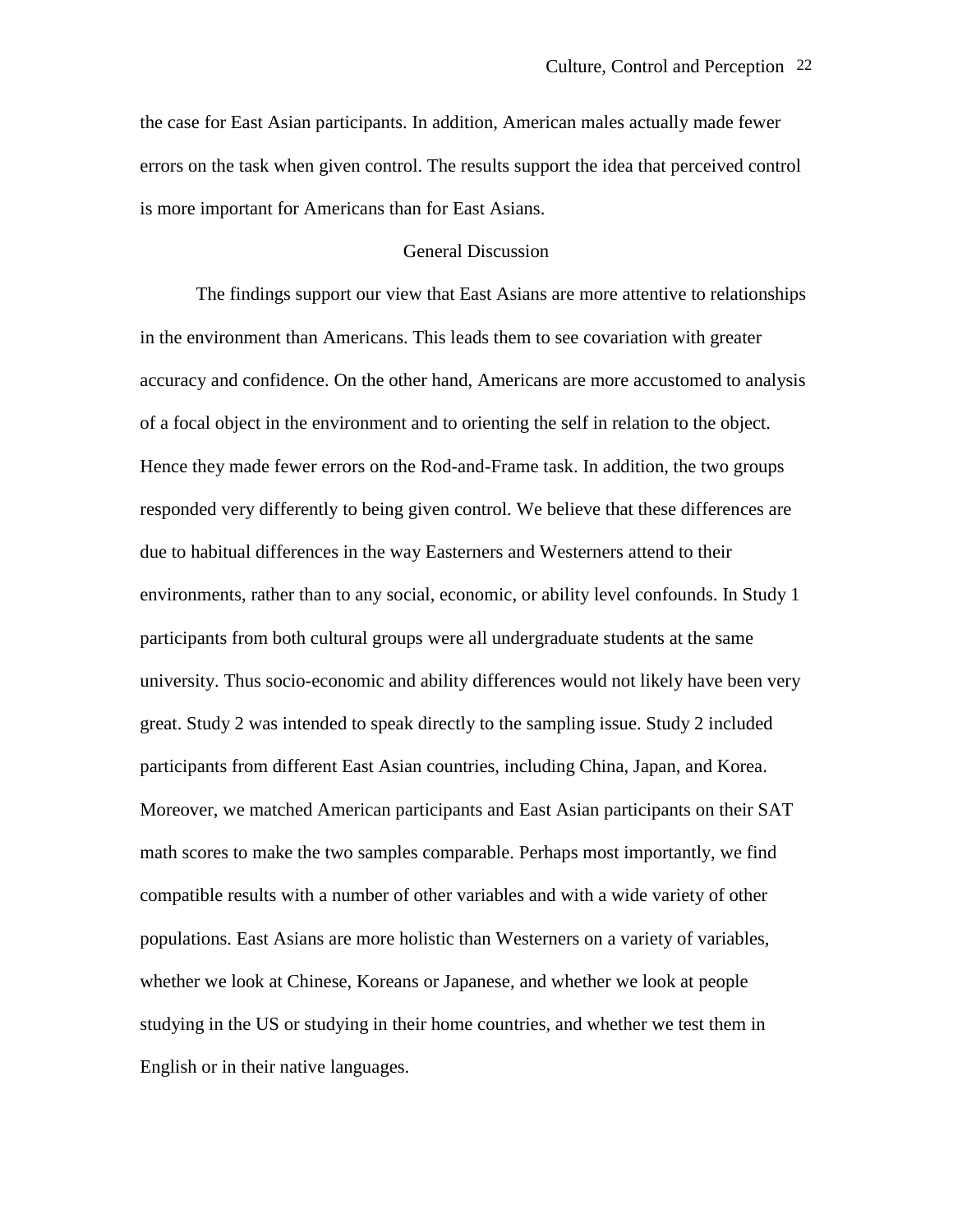The interpretation of results in terms of attention gains credence from a recent study by Masuda and Nisbett (1999) requiring participants to watch underwater scenes in which a focal fish moved across a field of less salient fish and animals and static seascape features such as rocks and coral. When asked to describe what they had seen, Japanese participants reported more observations about the background and more relationships between the focal fish and the background than did American participants. The results support our contention that East Asians orient themselves to the environment as a whole and to relationships among objects within it.

#### Social and Economic Origins of the Perceptual Differences?

Following scholars in several disciplines including history, ethnography and philosophy of science, we believe that the sorts of cognitive and perceptual differences between East Asians and Europeans that we find are due to social structure differences (Cromer, 1993; Lloyd, 1990, p. 131; Nakamura, 1964/1985, p. 413; Witkin & Berry, 1975). East Asian societies such as China's were until quite recently based on agricultural economies in which cooperation is crucial and hierarchical political organization requires obedience. The social environment is highly complex and constraining and attention to it is essential for effective action. In contrast, European economies were based on hunting and herding to a much later period, and, uniquely among the great ancient civilizations, that of Greece was not based on agriculture but on animal husbandry, fishing, and trade.

Cross-cultural research indicates that hunting and herding peoples, as well as people who live in the relative freedom of modern wage economies, emphasize autonomous functioning in child rearing and have a relatively loose social structure (Barry, Child, & Bacon, 1959; Whiting & Child, 1953). In contrast, sedentary agricultural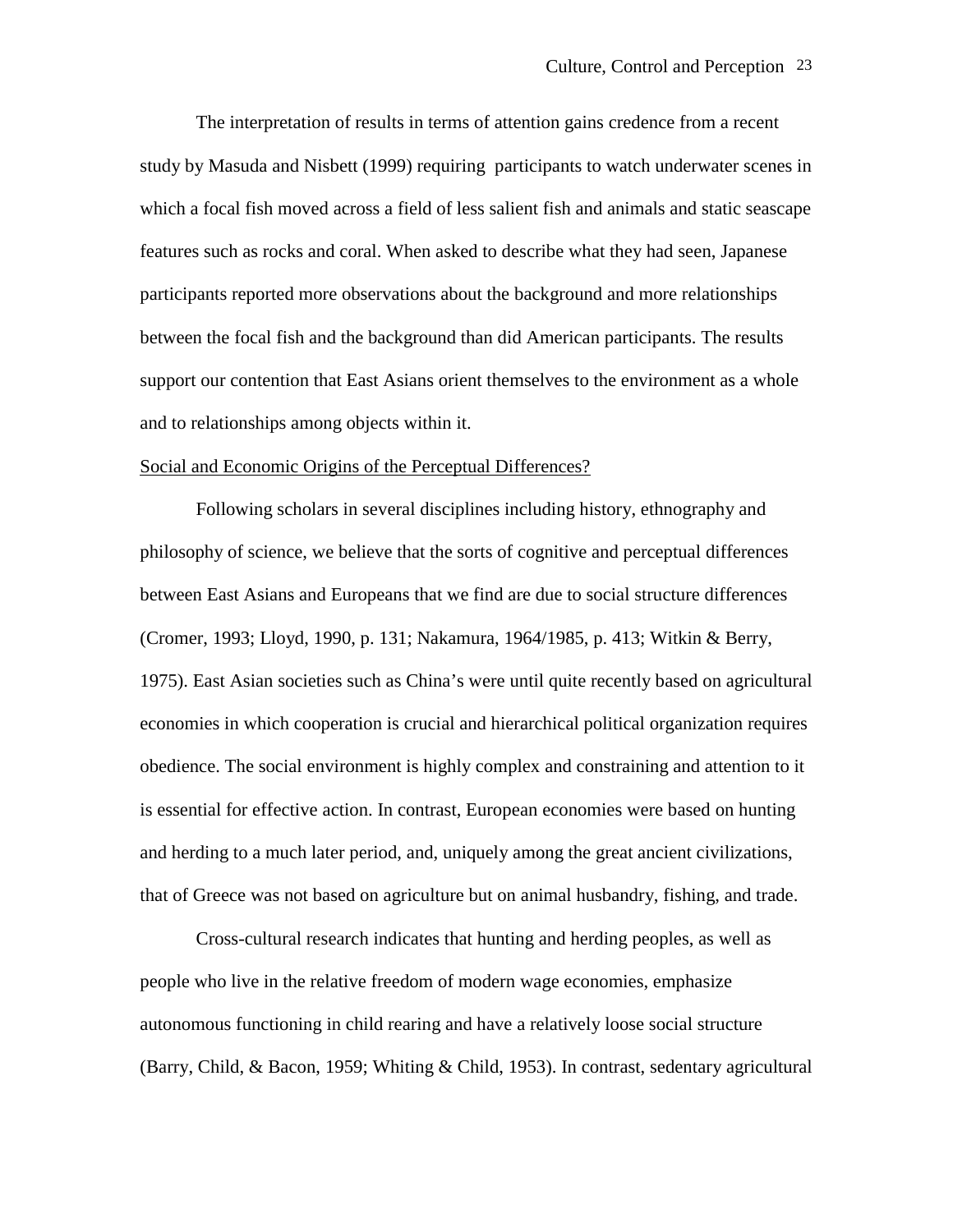groups stress interpersonal orientation and conformity in child-rearing and they have a tight social structure, in which group members need to accommodate each other and strive to regulate one another's behavior.

Work by Witkin and his colleagues (e.g., Witkin & Goodenough, 1977) within U.S. culture gives added credence to the notion that the cognitive differences between cultures are related to the social differences between cultures. Relatively field dependent people are more likely to take account of the frames of reference provided by the social surroundings in defining such attributes of self as attitudes, sentiments, feelings and selfview (Rudin & Stagner, 1958) and to be selectively attentive to social cues (Eagle, Goldberger & Breitman, 1969). Field dependent people have an interpersonal orientation, show strong interest in others, and prefer to have people around them and even physically close to them, whereas field independent people have an impersonal orientation, show relatively little interest in others, and prefer more solitary and nonsocial situations (Greene, 1973; Witkin & Goodenough, 1977).

Thus the work of Witkin and his colleagues indicates that the differences in attention to the perceptual field are due to differences in requirements to pay attention to the social environment. Berry (1976; Berry & Annis, 1974) has maintained that the differences found within societies have a parallel across societies. Farmers, who are required to attend to the social environment, are more field dependent than either hunters or industrialized peoples. The latter are relatively free to focus on their own goals in relation to an object rather than having to coordinate their actions in relation to a complex social world.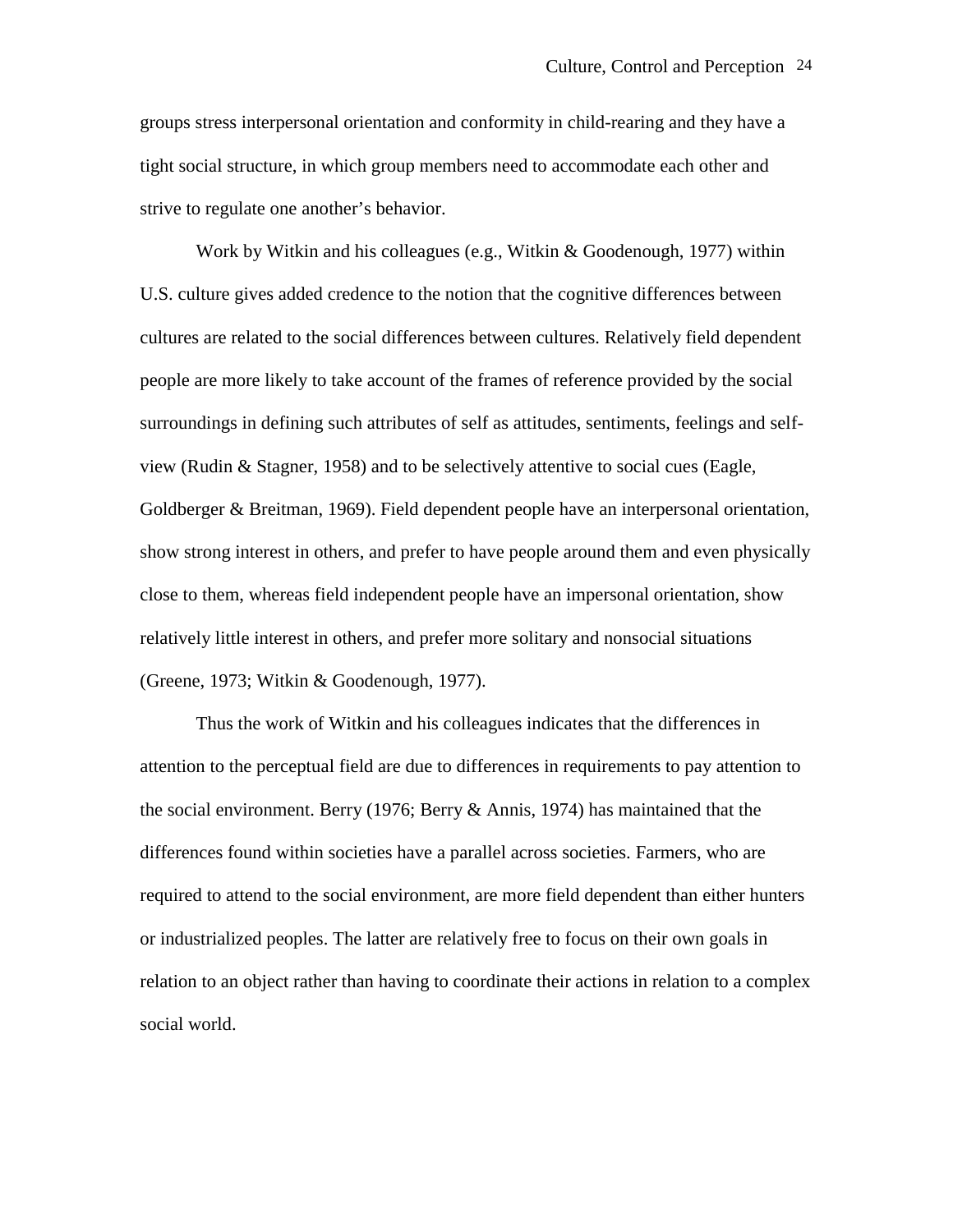## Attention to Social Stimuli

The above account strongly implies that East Asians are more attentive to their social environments than are Americans. We have some evidence that this is the case. Ji, Schwarz and Nisbett (in press) found evidence that Chinese college students were more knowledgeable about the observable behaviors of their peers than were American students. Hedden, Park, Ji, Nisbett, Jing & Jiao (1999) presented words to Chinese and American participants that were either on social backgrounds (pictures of people), nonsocial backgrounds, or no background and then asked the participants to recall the words. Chinese recall of words was superior when the word had appeared on a social background whereas this was not true for Americans.

#### Social Environment and Control

It is plausible that the same social factors that lie behind the cultural differences in attention to the environment also affect the meaning and importance of control. Agricultural societies with relatively "tight" social structures require the individual to accommodate to social requirements. Hunting, herding, and wage economy societies encourage the individual to exert control over the environment. Hui and Triandis (1986) argue that Western cultures encourage individuals to pursue personal goals and to develop personal autonomy ("primary control"), whereas Asian cultures encourage individuals to accommodate personal needs to the overall goals of the family and to adhere to social norms ("secondary control"). Thus, it seems to us that East Asian sensitivity to the environment and American sensitivity to being given control both reflect important differences in cultural realities, and that they are results of adapting to quite different social environments.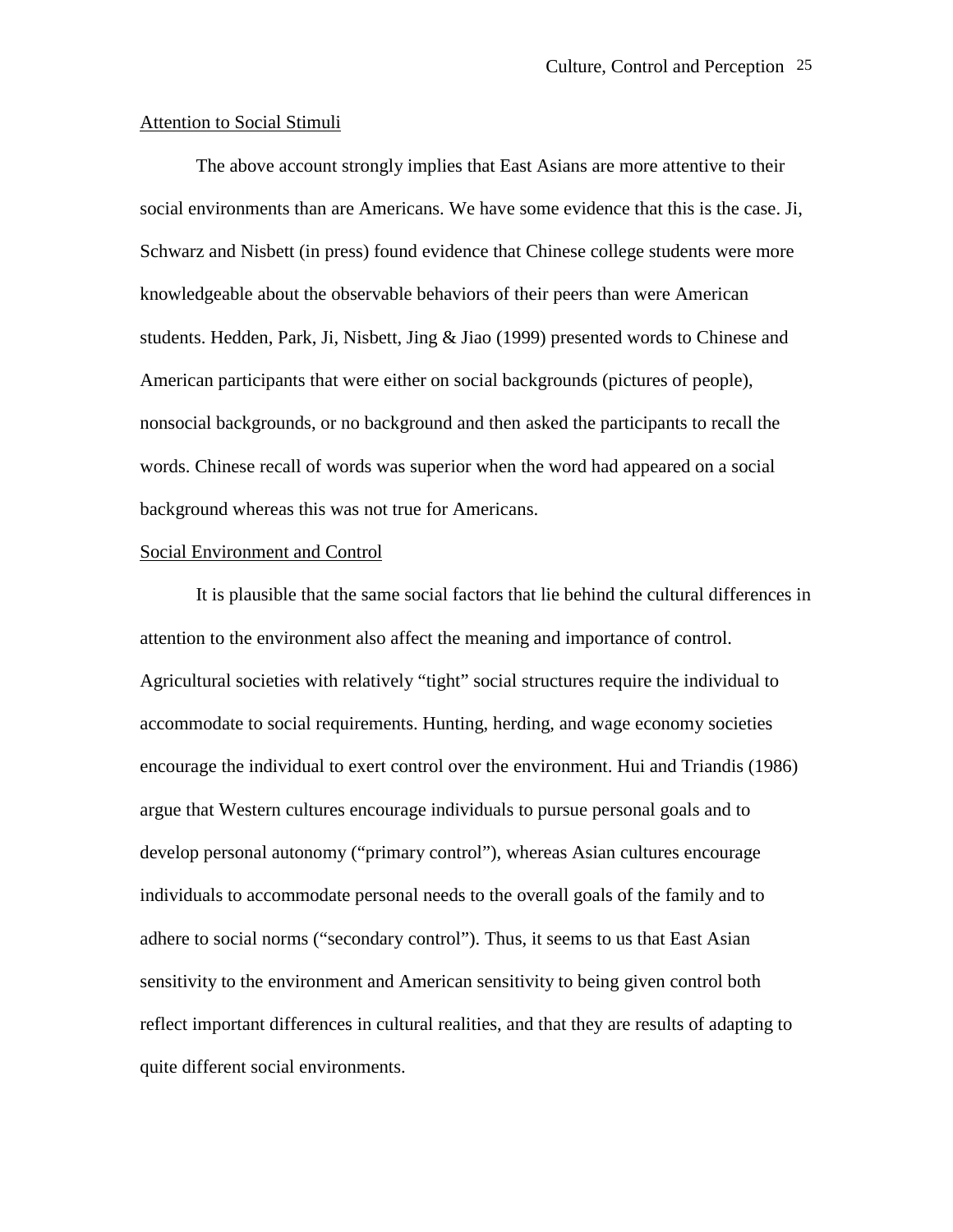The differential sensitivity of East Asians and Americans to relationships in the environment and to being given control may have implications for many domains. For instance, in education, teachers may want to emphasize different things when dealing with Asian students than when dealing with American students since the focus of attention of the two groups may be different. Asian students may need more help in differentiation and analysis of focal objects, whereas American students may need more help in seeing relationships between objects, including the self and the field.

As more and more commercial activity occurs involving different cultures, it may be helpful to business people to know that East Asians and Americans respond differently to being given control. East Asians may appreciate control less than Americans would tend to assume and Americans may resent lack of control more than Asians would guess. Asian visitors to the U. S. are often stunned when their hosts nonchalantly ask them to "help themselves", and Americans may feel equally uncomfortable when they are "deprived" of freedom by their hospitable Asian hosts, who believe they are taking good care of their guests by presenting their guests with what they themselves think is best. Cultural misunderstandings may sometimes derive from superficial differences in customs, but the work presented here suggests that they may sometimes be produced by rather deep and fundamental differences in orientations toward the world.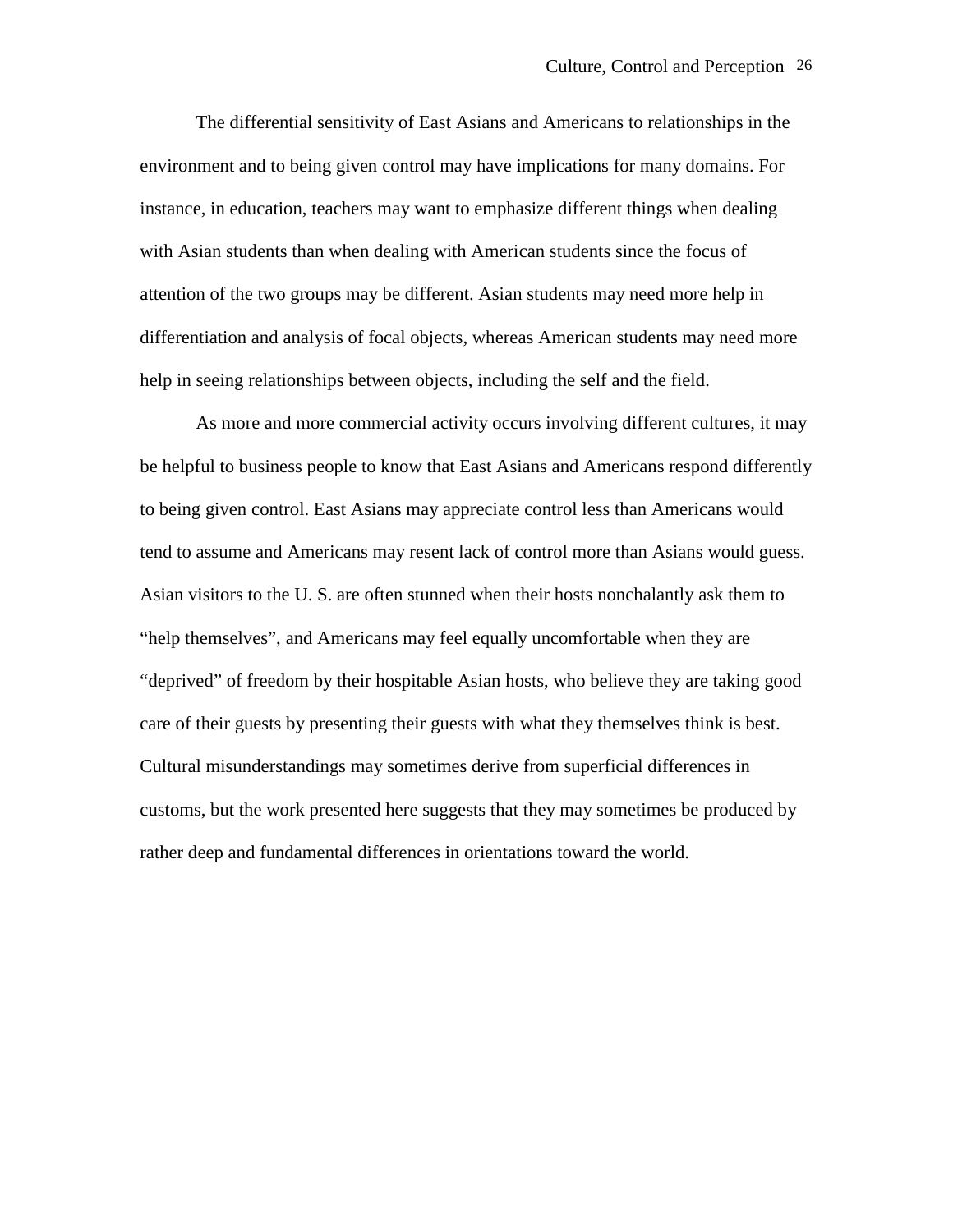#### **Notes**

1. Previous work with arbitrary stimuli indicates that .60 represents a level of covariation that can be reliably detected with arbitrary stimuli (Jennings, Amabile  $\&$ Ross, 1980).

2. When gender was included in the analysis, there was no significant effect of gender nor interaction effect involving gender.

3. All p levels are based on two-tailed tests.

4. At the zero level,  $F(1, 93) = 6.68$ ,  $p < .02$ ; at the .40 level,  $F(1, 93) = 4.87$ ,  $p <$ .05; and at the .60 level,  $F(1, 93) = 18.59$ ,  $p < .001$ .

5. The difference between .47 and -.18 is significant at .01 level.

6. We included the EFT as an exploratory measure, though we had no predictions about cultural difference. We found no significant cultural difference on this task.

7. The manipulation of order had no effect.

8. Each participant provided 16 RFT error data points. Data points identified by boxplots as extremes --more than 3 box lengths (the interquartile range) from the upper or lower edge of the box -- were excluded from the analysis. On average, 1.2 data points were excluded for each participant.

9. We didn't anticipate any effect of gender, therefore we didn't include gender in our analysis. However, we did perform an analysis including gender as a factor. When gender was considered, the simple effect tests still held. Indeed, both American males and American females believed their performance was improved when given control than not, both ps <=.06. Control had no such impact on either Asian males or females, both ps  $> 25.$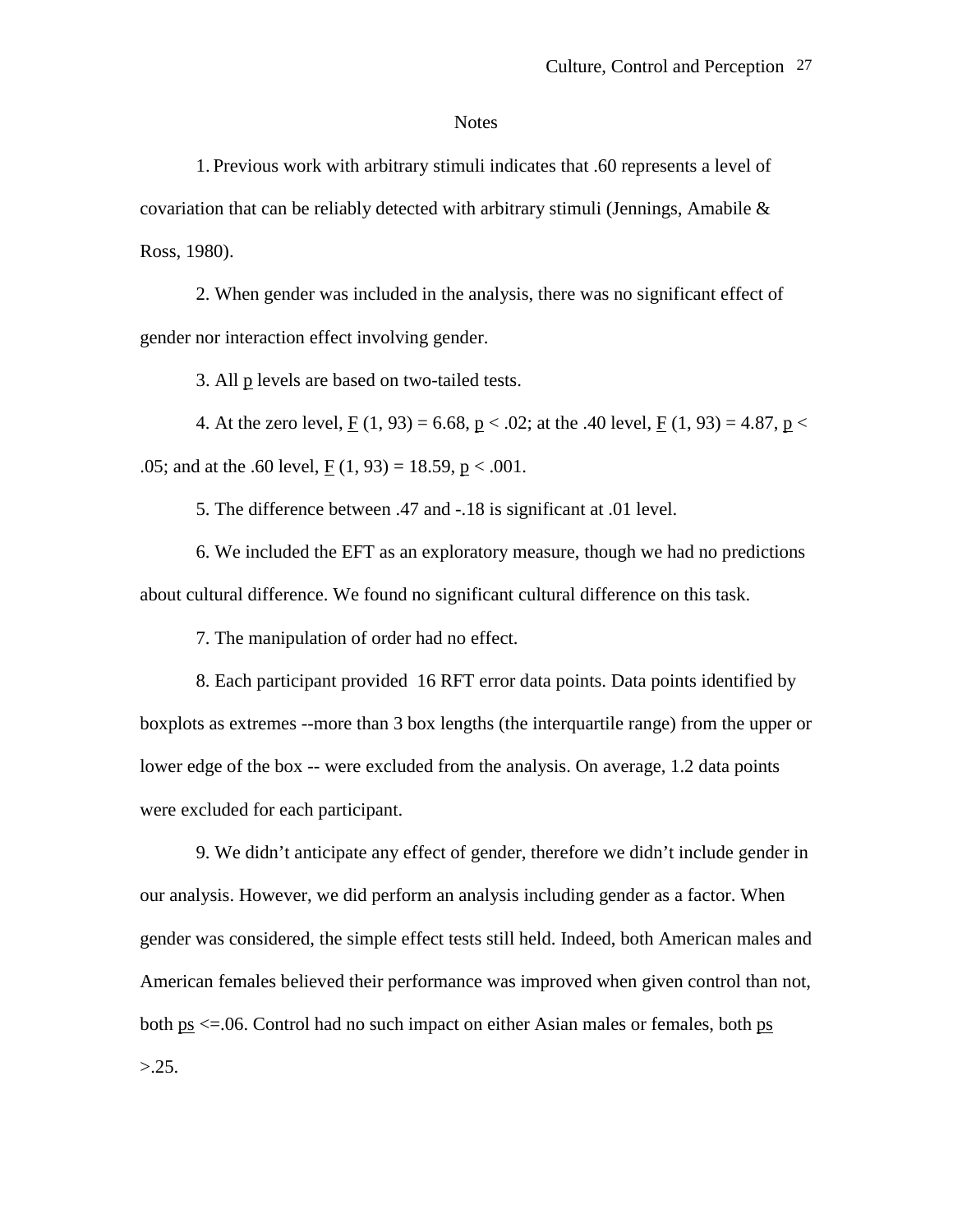#### References

Abel, T. M., & Hsu, F. I. (1949). Some aspects of personality of Chinese as revealed by the Rorschach Test. Journal of Projective Techniques, 13, 285-301.

 Bagley, Christopher (1995). Field independence in children group-oriented cultures: comparisons from China, Japan and North America. The Journal of Social Psychology, 135(4), 523-525.

Barry, H., Child, I., & Bacon, M. (1959). Relation of child training to subsistence economy. American Anthropologist, 61, 51-63.

Berry, J. W. (1976). Human ecology and cognitive style: Comparative studies in cultural and psychological adaptation. New York: Sage/Halsted.

Berry, J. W., & Annis, R. C. (1974). Ecology, culture and differentiation. International Journal of Psychology, 9, 173-193.

Chiu, L.-H. (1972). A cross-cultural comparison of cognitive styles in Chinese and American children. International Journal of Psychology, 8, 235-242.

Choi, I., & Nisbett, R. E. (1998). Situational salience and cultural differences in the correspondence bias and in the actor-observer bias. Personality and Social Psychology Bulletin, 24, 949-960.

Colin, C. (1995). Individual decision making. In J. H. Kagel and A. E. Roth

(Eds.), The handbook of experimental economics (pp.587-703). Princeton University Press, Princeton.

Cromer, A. (1993). Uncommon sense: The heretical nature of science. New York: Oxford University Press.

De Vos, G.A. (1980). Ethnic adaptation and minority status. Journal of Cross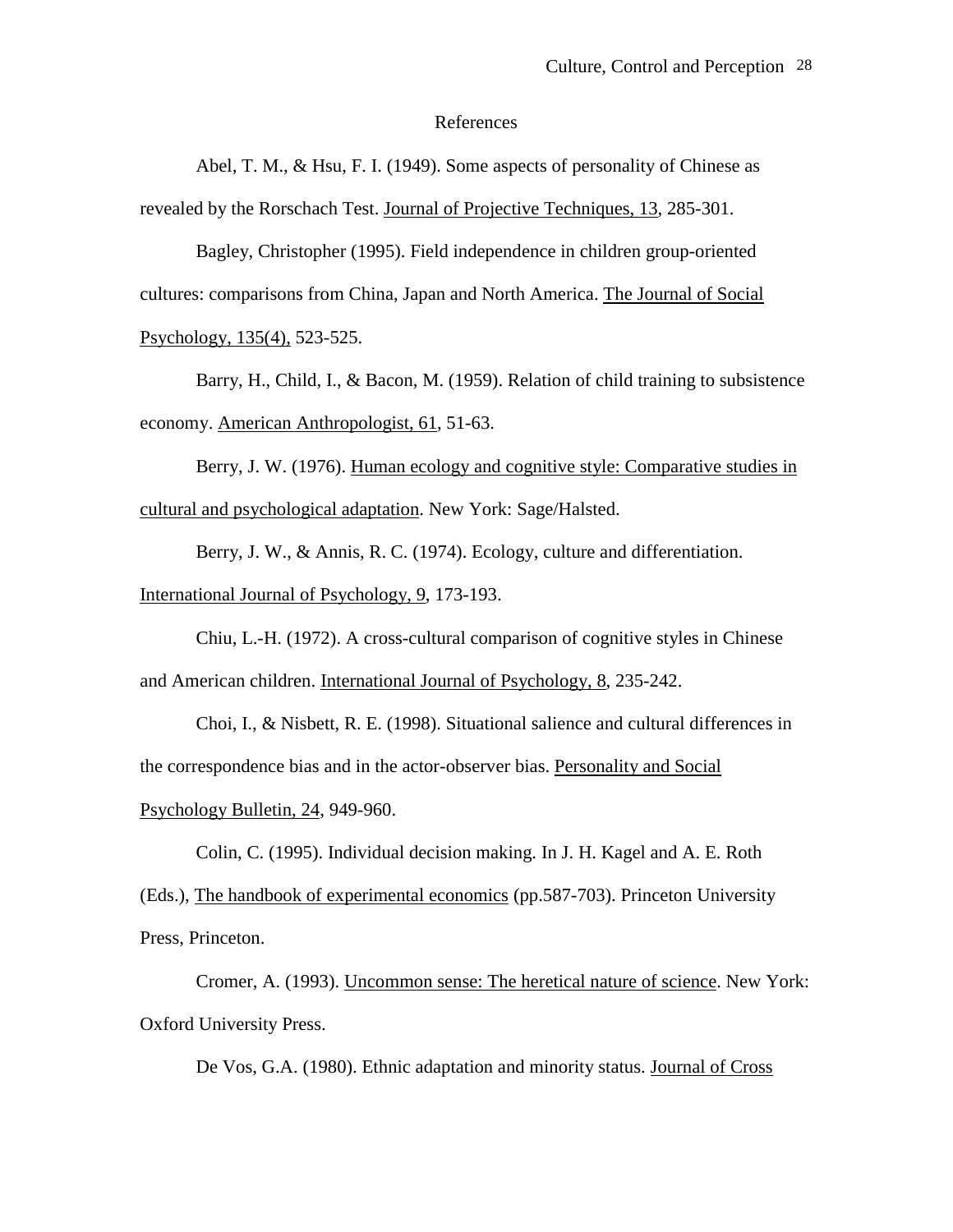Cultural Psychology, 11, 101-124.

Eagle, M., Goldberger, L., & Breitman, M. (1969). Field dependence and memory for social vs neutral and relevant vs irrelevant incidental stimuli. Perceptual and Motor Skills, 29, 903-910.

Glass, D.C. & Singer, J.E. (1973). Experimental studies of uncontrollable and unpredictable noise. Representative Research in Social Psychology, 4(1), 165-183.

Greene, L.R. (1973). Effects of field independence, physical proximity and evaluative feedback, affective reactions & compliance in a dyadic interaction. Dissertation Abstracts International, 34(5-B), 2284-2285.

Hansen, C. (1983). Language and logic in ancient China. Ann Arbor: University of Michigan Press.

Hedden, T., Park, D., Ji, L., Nisbett, R.E., Jing, Q., & Jiao, S. (1999). Cultural predispositions when encoding associations: Consequences for memory and aging. Unpublished manuscript, University of Michigan, Ann Arbor.

Hong, Y., Chiu, C., & Kung, T. (1996). Bringing culture out in front: Effects of cultural meaning system activation on social cognition, University of Hong Kong.

Hsu, F.L.K. (1981) Americans and Chinese: Passage to differences (third edition). Honolulu: University of Hawaii Press.

Hui, H. C. & Triandis, H. (1986). Individualism-collectivism: a study of crosscultural research. Journal of Cross-Cultural Psychology, 17, 225 –248.

Ji, L., Schwarz, N., & Nisbett, R. E. (In press). Culture, autobiographical memory, and social comparison: Measurement issues in cross-cultural studies. Personality and Social Psychology Bulletin.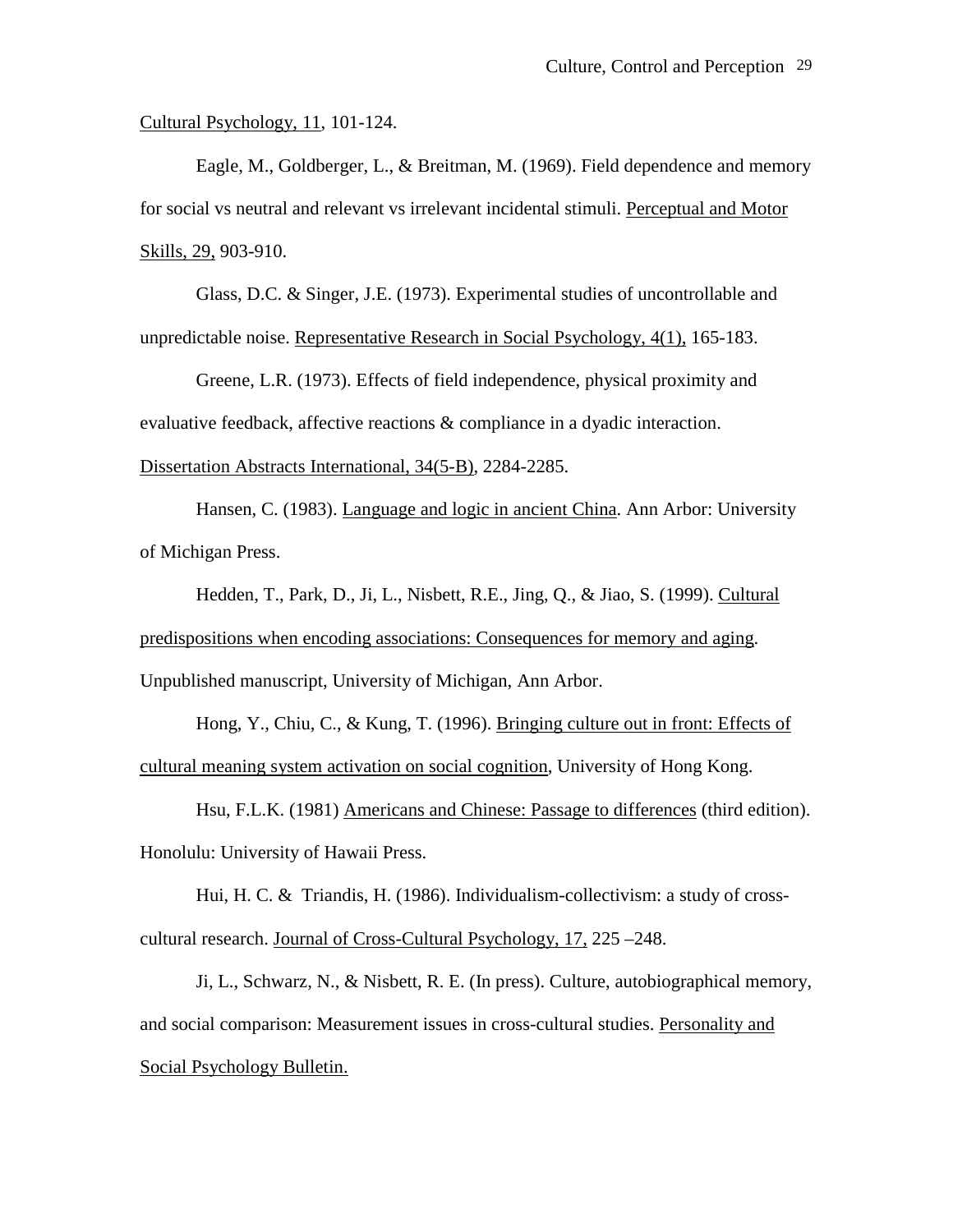Jones, E. E. (1979). The rocky road from acts to dispositions. American Psychologist, 34, 107-117.

Kitayama, S. & Masuda, T. (1997). Cultural psychology of social inference: The correspondence bias largely vanishes in Japan. Unpublished manuscript, Kyoto University.

Kitayama S., Palm, R., Masuda, T., & Carroll, J. (1998). Interdependent and independent modes of cultural participation: Coping with earthquake risks in Japan and the United States. Unpublished manuscripts, Kyoto University, Kyoto, Japan.

Langer, E. (1975). The illusion of control, Journal of Personality and Social Psychology, 32, 311-328.

Langer E. J. (1983) The psychology of control. Beverly Hills, CA: Sage.

Lee, F., Hallahan, M., & Herzog, T. (1996). Explaining real life events: How culture and domain shape attributions. Personality and Social Psychology Bulletin, 22, 732-741.

Liu, S. H. (1974). The use of analogy and symbolism in traditional Chinese philosophy. Journal of Chinese Philosophy, 1, 313-338.

Lloyd, G.E.R. (1990). Demystifying mentalities. New York: Cambridge University Press.

Masuda, T. & Nisbett, R.E. (1999). Culture and attention to object vs. field. Ann Arbor: University of Michigan.

Miller, J. (1984). Culture and the development of everyday social explanation. Journal of Personality and Social Psychology, 46, 961-978.

Moore, C. A. (Ed.). (1968). The Chinese mind: Essentials of Chinese philosophy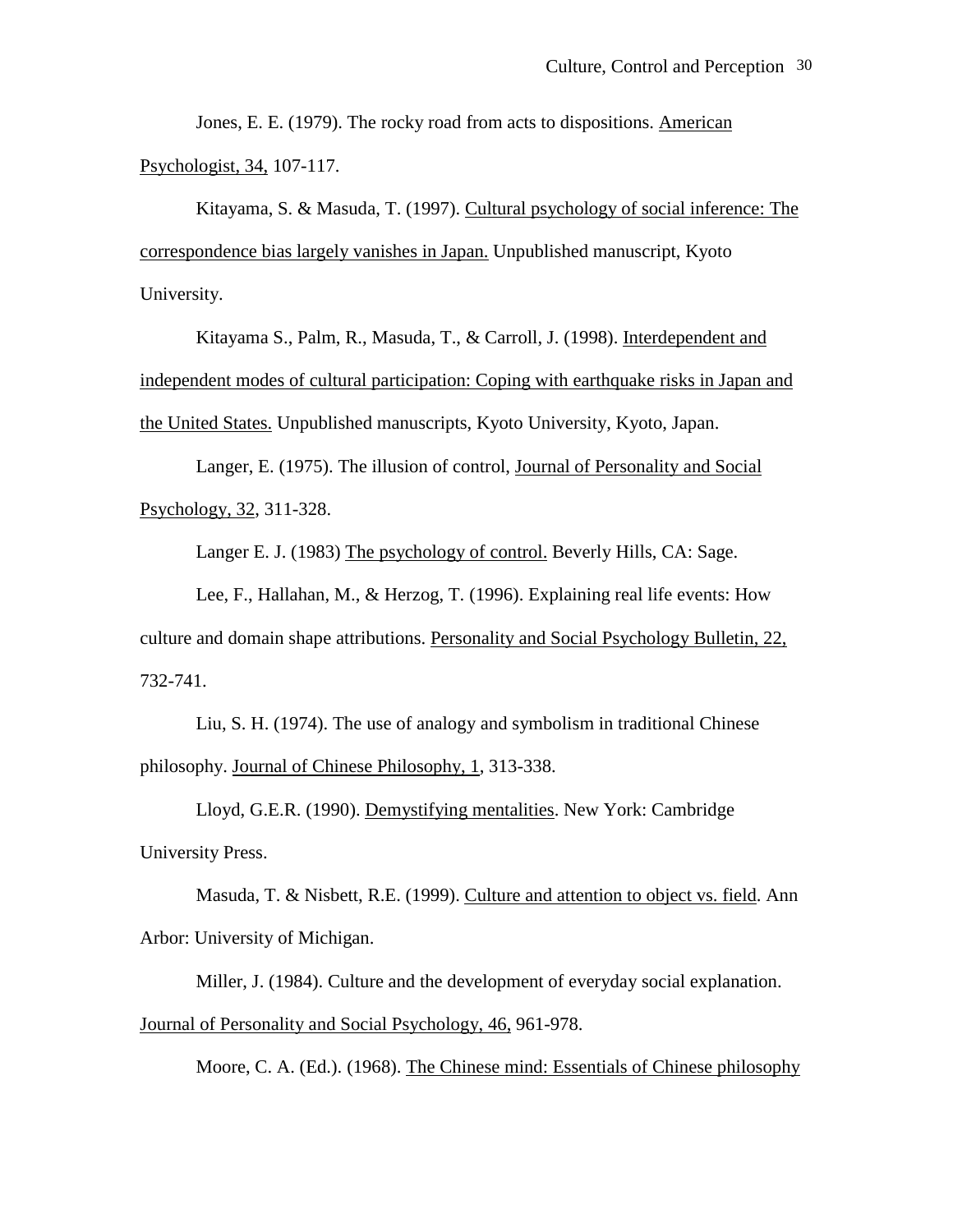and culture. Honolulu: University of Hawaii Press.

Morling, B., & Fisker, S.T. (1998) Defining and measuring self-directed (secondary) control. Manuscript submitted for publication.

Morris, M.W. & Peng, K. (1994). Culture and cause: American and Chinese attribution of physical and social events. Journal of Personality and Social Psychology, 67, 949-971.

Moser, D. J. (1996). Abstract thinking and thought in ancient Chinese and early

Greek: Ph.D. Dissertation, University of Michigan, Ann Arbor.

Nakamura, H. (1964/1985). Ways of thinking of eastern peoples (P.P. Wiener,

Ed.). Honolulu: University of Hawaii Press.

Needham, J. (1962). Science and civilisation in China. (Vol. IV). Cambridge: Cambridge University Press.

Nisbett, R. E. (1998). Essence and accident. In J. Cooper & J. Darley (Eds.),

Attribution processes, person perception, and social interaction: The legacy of Ned Jones. Washington, D. C.: American Psychological Association.

 Nisbett, R. E., Peng, K., Choi, I., & Norenzayan, A. (1999). Culture and systems of thought: Holistic vs. analytic cognition. Unpublished manuscript, University of Michigan.

Norenzayan, A., Choi, I., & Nisbett, R. E. (1999). Folk psychology and the prediction of behavior . Ann Arbor, MI: University of Michigan.

Peng, K., & Nisbett, R. E. (In press). Culture, dialectics, and reasoning about contradiction. American Psychologist.

Peng, K.P. & Nisbett, R.E. (In press). Cross-cultural similarities and differences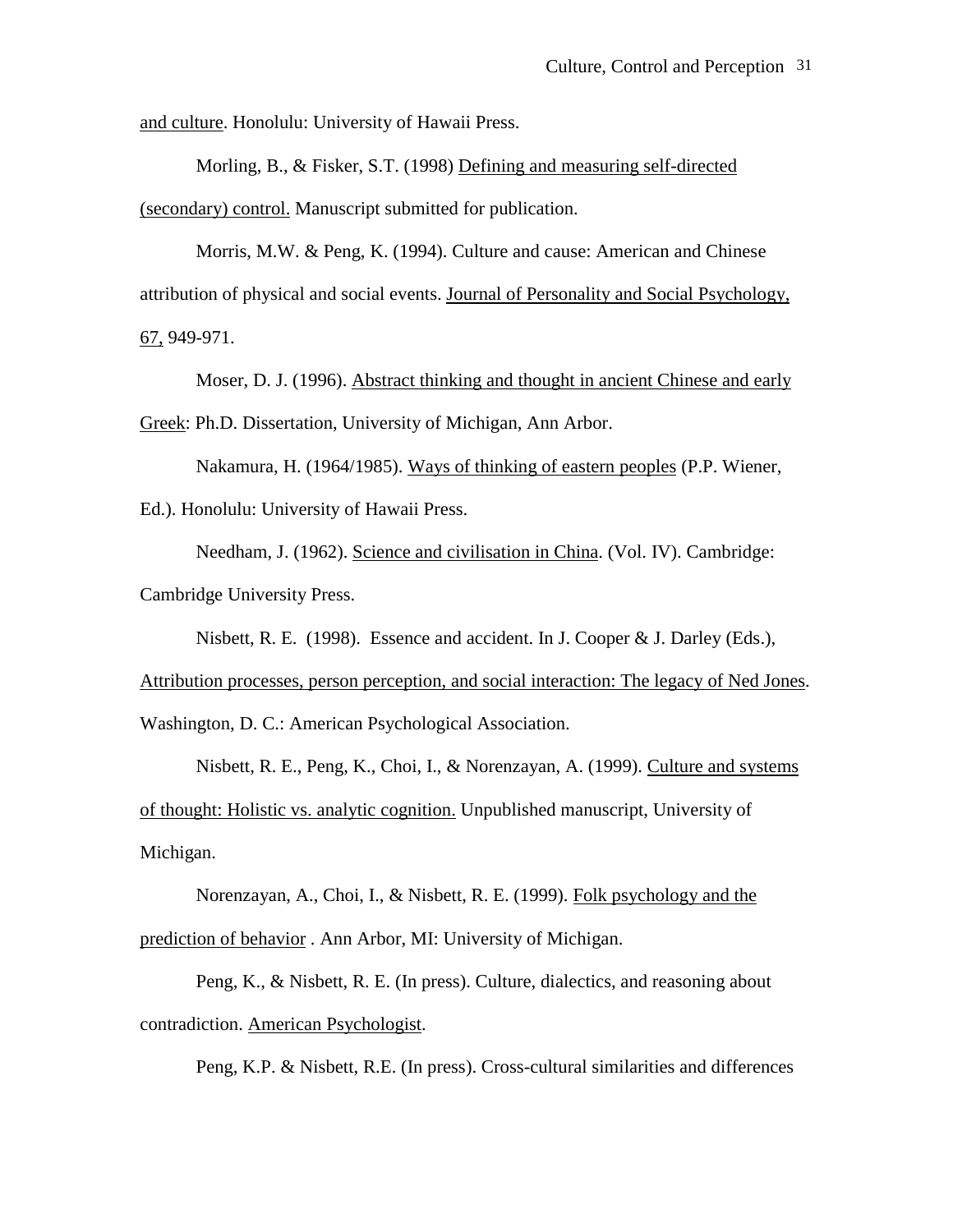in the understanding of physical causality. In M. Shield (Ed.), Proceedings of conference on culture and science. Frankfort: Kentucky State University Press.

Presson, Paul K. & Benassi, Victor A. (1996). Illusion of control: A metaanalytic review. Journal of Social Behavior and Personality, 11, 493-510.

Ross, L. (1977). The intuitive psychologist and his shortcomings. In L. Berkowitz (Ed.), Advances in experimental social psychology (Vol. 10, pp.174-220). New York: Academic Press.

Rothbaum, F., Weisz, J.R., & Snyder, S.S. (1982). Changing the world and changing the self: A two-process model of perceived control. Journal of Personality and Social Psychology, 42, 5-37.

Sastry, J., & Ross, C.E. (1998). Asian ethnicity and the sense of personal control, Social Psychology Quarterly, 61, 101-120.

Sethi, S. & Lepper, M. R. (1998). Rethinking the role of choice in intrinsic motivation: A cultural perspective. Unpublished manuscript, Stanford University, Stanford, CA.

Taylor, S. E., & Brown, J. D. (1988). Illusion and well-being: A social psychological perspective on mental health. Psychological Bulletin, 103, 193-210.

Weisz, J.R., Rothbaum, F.M., & Blackburn, T.C. (1984). Standing out and standing in: The psychology of control in America and Japan. American Psychologist, 39, 955-969.

Whiting, J. W. M., & Child, I. L. (1953). Child training and personality: A crosscultural study. New Haven: Yale University Press.

Witkin, H. A., & Berry, J. W. (1975). Psychological differentiation in cross-